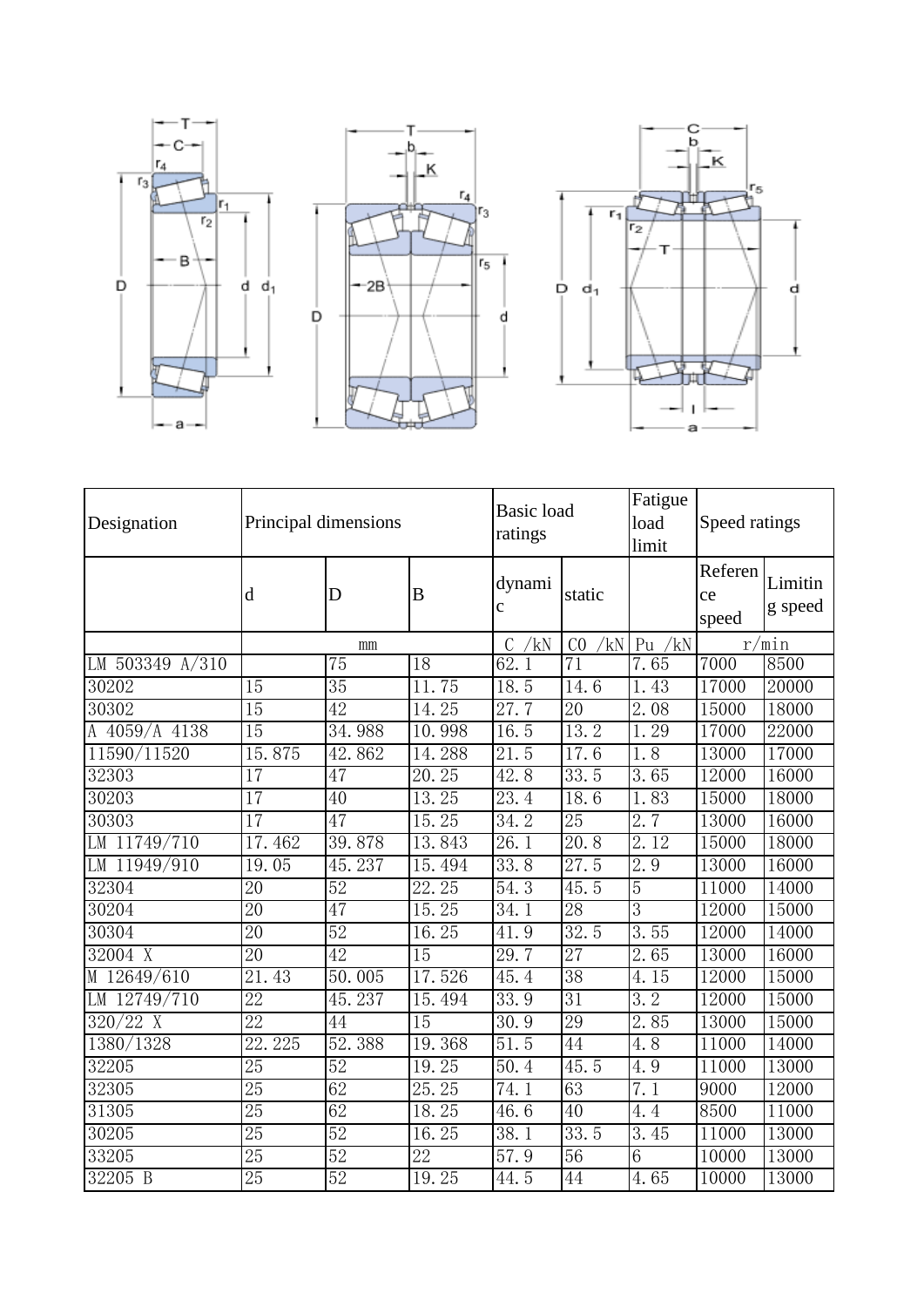| 30305          | 25                | 62              | 18.25  | 55.3                | 43              | 4.75               | 9500              | 12000 |
|----------------|-------------------|-----------------|--------|---------------------|-----------------|--------------------|-------------------|-------|
| $32005$ X      | $\overline{25}$   | 47              | 15     | 33.2                | 32.5            | 3.25               | 12000             | 14000 |
| 15101/15245    | 25.4              | 62              | 19.05  | 59.5                | 57              | 6.2                | 9000              | 11000 |
| 15578/15520    | $\overline{2}5.4$ | 57.15           | 17.462 | 49.1                | 45.5            | $4.\overline{9}$   | 10000             | 12000 |
| M 84548/510    | $\overline{25.4}$ | 57.15           | 19.431 | 48.8                | $\overline{45}$ | $\overline{5}$     | 10000             | 12000 |
| L $44643/610$  | $\overline{2}5.4$ | 50.292          | 14.224 | $\overline{32}$     | $\overline{30}$ | $\overline{3}$     | 11000             | 13000 |
| 15103 S/15245  | 26.162            | 62              | 19.05  | 59.5                | 57              | 6.2                | 9000              | 11000 |
| 15103 S/15243  | 26.162            | 61.912          | 19.05  | 59.5                | 57              | 6.2                | 9000              | 11000 |
| L $44649/610$  | 26.988            | 50.292          | 14.224 | $\overline{32}$     | $\overline{30}$ | $\overline{3}$     | 11000             | 13000 |
| 1982/1924 A    | 27.487            | 57.159          | 19.845 | 55.6                | 51              | 5.6                | 10000             | 12000 |
| 302/28         | $\overline{28}$   | 58              | 17.25  | $\overline{46}$ . 6 | 41.5            | 4.4                | 10000             | 12000 |
| $322/28$ B     | $\overline{28}$   | 58              | 20.25  | 51.9                | 50              | 5.5                | 9500              | 12000 |
| $320/28$ X     | $\overline{28}$   | 52              | 16     | $\overline{39}$     | $\overline{38}$ | $\overline{4}$     | 10000             | 13000 |
| M 86647/610    | 28.575            | 64.292          | 21.433 | 60.4                | 61              | $\overline{6}$ . 8 | 8500              | 11000 |
| 1988/1922      | 28.575            | 57.15           | 19.845 | 58.2                | 55              | $6\overline{6}$    | <b>10000</b>      | 12000 |
| 1985/1922      | 28.575            | 57.15           | 19.845 | 58.2                | 55              | $\overline{6}$     | 10000             | 12000 |
| L 45449/410    | 29                | 50.292          | 14.224 | 31.8                | 32.5            | 3.35               | 11000             | 13000 |
| 32006 X        | $\overline{30}$   | 55              | 17     | 43.9                | 44              | 4.55               | 10000             | 12000 |
| 32206          | 30                | 62              | 21.25  | 61.8                | $\overline{57}$ | 6.3                | 9000              | 11000 |
| 32306          | $\overline{30}$   | 72              | 28.75  | 95                  | 85              | 9.65               | 7500              | 10000 |
| 31306          | $\overline{30}$   | 72              | 20.75  | 58.3                | 50              | 5.7                | 7500              | 9500  |
| 30206          | 30                | 62              | 17.25  | 50                  | 44              | 4.8                | 9000              | 11000 |
| 33206          | $\overline{30}$   | 62              | 25     | 79.7                | 76.5            | 8.5                | 8500              | 11000 |
| 30306          | 30                | $\overline{72}$ | 20.75  | 69.2                | $\overline{56}$ | $\overline{6}$ . 4 | 8000              | 10000 |
| M 88043/010    | 30.162            | 68.262          | 22.225 | 67.1                | 69.5            | 7.8                | $\overline{800}$  | 10000 |
| M 86649/610    | 30.162            | 64.292          | 21.433 | 60.4                | 61              | 6.8                | 8500              | 11000 |
| HM 88542/510   | 31.75             | 73.025          | 29.37  | 86.5                | 95              | 10.4               | 7500              | 9000  |
| LM 67048/010   | 31.75             | 59.131          | 15.875 | 42.8                | 41.5            | 4.4                | 9500              | 11000 |
| 15123/15245    | 31.75             | 62              | 18.161 | 59.5                | 57              | 6.2                | 9000              | 11000 |
| 15123/15243    | 31.75             | 61.912          | 18.161 | 59.5                | 57              | 6.2                | $\overline{9000}$ | 11000 |
| JL 26749/710   | $\overline{32}$   | 53              | 14.5   | $\overline{33}$     | 35.5            | 3.65               | 10000             | 12000 |
| $320/32$ X     | 32                | 58              | 17     | 45.1                | 46.5            | 4.8                | 9000              | 11000 |
| M 88048/010    | 33.338            | 68.262          | 22.225 | 67.1                | 69.5            | 7.8                | 8000              | 10000 |
| 14131/14276    | 33.338            | 69.012          | 19.845 | 65.8                | 67              | 7.35               | 8000              | 10000 |
| 25877/25821    | 34.925            | 73.025          | 23.812 | 89.1                | 88              | 9.8                | $\overline{800}$  | 9500  |
| 14137 A/14276  | 34.925            | 69.012          | 19.845 | 65.8                | 67              | 7.35               | 8000              | 10000 |
| HM 88649/610   | 34.925            | 72.233          | 25.4   | 83                  | 90              | 10                 | 7500              | 9000  |
| 23690/23620    | 34.925            | 73.025          | 26.988 | 94.6                | 93              | 10.4               | 8000              | 9500  |
| LM 48548 A/510 | 34.925            | 65.088          | 18.034 | 58                  | 57              | 6.2                | 8500              | 10000 |
| HM 88649 X/610 | 34.925            | 72.233          | 25.4   | 83                  | 90              | 10                 | 7500              | 9000  |
| HM 89446/410   | 34.925            | 76.2            | 29.37  | 95.2                | 106             | 11.8               | 7000              | 8500  |
| L $68149/111$  | 34.987            | 59.975          | 15.875 | 40.6                | 44              | 4.5                | 9000              | 11000 |
| L $68149/110$  | 34.987            | 59.131          | 15.875 | 40.6                | 44              | 4.5                | 9000              | 11000 |
| 32207          | $\overline{35}$   | $\overline{72}$ | 24.25  | 81.2                | 78              | 8.5                | 8000              | 9500  |
| 30307 R        | $35\,$            | 80              | 22.75  | 88.9                | 73.5            | 8.3                | $\overline{75}00$ | 9000  |
| 32007 X        | $\overline{35}$   | 62              | 18     | 52.3                | 54              | 5.85               | 8500              | 10000 |
| 32307          | $\overline{35}$   | 80              | 32.75  | 117                 | 106             | 12.2               | 6700              | 9000  |
| 31307          | 35                | 80              | 22.75  | 75.4                | 67              | 7.8                | 6300              | 8500  |
|                |                   |                 |        |                     |                 |                    |                   |       |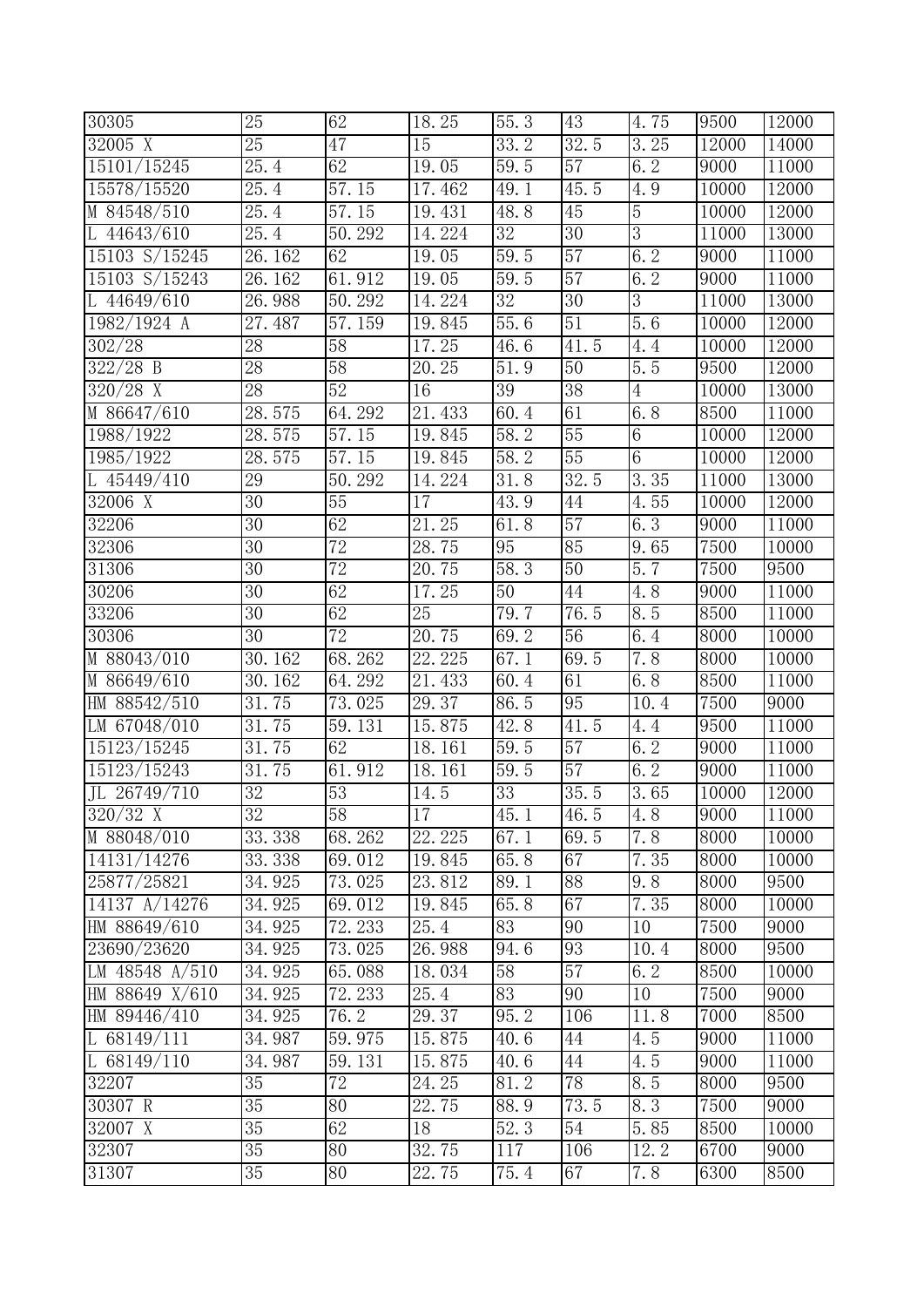| 30207                           | 35                | $\overline{72}$ | 18.25              | 63.2            | 56   | 6.1                | 8000              | 9500  |
|---------------------------------|-------------------|-----------------|--------------------|-----------------|------|--------------------|-------------------|-------|
| 33207                           | 35                | 72              | 28                 | 104             | 106  | 11.8               | 7000              | 9500  |
| 32307 B                         | $35\,$            | 80              | 32.75              | 115             | 114  | 12.9               | 6300              | 8500  |
| 30307                           | $\overline{35}$   | 80              | $\overline{2}2.75$ | 88.9            | 73.5 | 8.3                | 7500              | 9000  |
| HM 88648/610                    | 35.717            | 72.233          | 25.4               | $\overline{83}$ | 90   | 10                 | 7500              | 9000  |
| 25880/25820                     | 36.487            | 73.025          | 23.812             | 89.1            | 88   | 9.8                | 8000              | 9500  |
| HM 89449/410                    | 36.512            | 76.2            | 29.37              | 95.2            | 106  | 11.8               | 7000              | 8500  |
| JL 69349 X/310                  | $\overline{38}$   | 63              | $\overline{17}$    | 45.7            | 52   | 5.4                | $\overline{850}0$ | 10000 |
| JL 69349/310                    | 38                | 63              | $\overline{17}$    | 45.7            | 52   | $\overline{5}$ . 4 | 8500              | 10000 |
| 69349 $A/310$<br>J <sub>L</sub> | 38                | 63              | 17                 | 45.7            | 52   | 5.4                | 8500              | 10000 |
| JL 69345/310                    | $\overline{38}$   | 63              | $\overline{17}$    | 45.7            | 52   | 5.4                | 8500              | 10000 |
| 2788/2720                       | 38.1              | 76.2            | 23.812             | 92.1            | 93   | 10.4               | 7500              | 9000  |
| 16150/16283                     | 38.1              | 72.238          | 23.813             | 60.3            | 60   | 6.55               | $\overline{800}$  | 9500  |
| 16150/16284                     | $\overline{38.1}$ | 72.238          | 20.638             | 60.3            | 60   | 6.55               | 8000              | 9500  |
| HM 801346/310                   | 38.1              | 82.55           | 29.37              | 106             | 118  | 13.4               | 6700              | 8000  |
| HM 801346 X/310                 | 38.1              | 82.55           | 29.37              | 106             | 118  | 13.4               | 6700              | 8000  |
| 3490/3420                       | 38.1              | 79.375          | 29.37              | 112             | 110  | 12.5               | 7000              | 8500  |
| LM 29749/710                    | 38.1              | 65.088          | 18.034             | 53              | 57   | 6.1                | 8000              | 10000 |
| LM 29749/711                    | 38.1              | 65.088          | 19.812             | 53              | 57   | 6.1                | 8000              | 10000 |
| 418/414                         | 38.1              | 88.5            | 26.988             | 123             | 114  | 13.2               | 6700              | 8500  |
| 25572/25520                     | 38.1              | 82.931          | 23.812             | 99.1            | 106  | 11.8               | 6700              | 8000  |
| LM 29748/710                    | 38.1              | 65.088          | 18.034             | $\overline{53}$ | 57   | 6.1                | 8000              | 10000 |
| 2789/2729                       | 39.688            | 76.2            | 23.812             | 92.1            | 93   | 10.4               | 7500              | 9000  |
| 32208                           | 40                | 80              | 24.75              | 91.6            | 86.5 | 9.8                | 7000              | 8500  |
| 32308                           | 40                | 90              | 35.25              | 143             | 140  | 16                 | 6000              | 8000  |
| 32008 X                         | 40                | 68              | 19                 | 64.7            | 71   | 7.65               | 7500              | 9500  |
| 31308                           | $\overline{40}$   | 90              | 25.25              | 91.1            | 81.5 | 9.5                | 5600              | 7500  |
| 30208                           | 40                | 80              | 19.75              | 75.8            | 68   | 7.65               | 7000              | 8500  |
| 33108                           | 40                | 75              | 26                 | 97.5            | 104  | 11.4               | 7000              | 9000  |
| 30208 R                         | 40                | 80              | 19.75              | 75.8            | 68   | 7.65               | 7000              | 8500  |
| 33208                           | 40                | 80              | $\overline{32}$    | 128             | 132  | 15                 | 6300              | 8500  |
| 32308 B                         | 40                | 90              | 35.25              | 134             | 140  | 16                 | 5600              | 7500  |
| 344/332                         | $\overline{40}$   | 80              | 21                 | 87.6            | 80   | $\overline{9.15}$  | 7000              | 8500  |
| 32008 XR                        | 40                | 68              | 19                 | 64.7            | 71   | 7.65               | 7500              | 9500  |
| $344/332$ AA                    | $\overline{40}$   | $\overline{80}$ | 21                 | 87.6            | 80   | 9.15               | 7000              | 8500  |
| $34\overline{4}$ A/332          | 40                | 80              | 21                 | 87.6            | 80   | 9.15               | 7000              | 8500  |
| 30308                           | 40                | 90              | 25.25              | 106             | 95   | 10.8               | 6300              | 8000  |
| T2EE 040                        | 40                | 85              | 33                 | 150             | 150  | 17.3               | 6700              | 8000  |
| LM 300849/811                   | 41                | 68              | 17.5               | 53.6            | 58.5 | 6.3                | 8000              | 9500  |
| LM 501349/310                   | 41.275            | 73.431          | 19.558             | 67.6            | 68   | 7.65               | 7500              | 9000  |
| LM 501349/314                   | 41.275            | 73.431          | 21.43              | 67.6            | 68   | 7.65               | 7500              | 9000  |
| 18590/18520                     | 41.275            | 73.025          | 16.667             | 57.7            | 56   | 6.2                | 7500              | 9000  |
| HM 803146/110                   | 41.275            | 88.9            | 30.162             | 116             | 127  | 14.6               | 6000              | 7500  |
| 3585/3525                       | 41.275            | 87.312          | 30.162             | 126             | 132  | 15                 | 6300              | 8000  |
| M 802048/011                    | 41.275            | 82.55           | 26.543             | 91.2            | 91.5 | 10.6               | 6700              | 8000  |
| 11162/11300                     | 41.275            | 76.2            | 18.009             | 55.7            | 56   | 6.1                | 7000              | 9000  |
| 24780/24720                     | 41.275            | 76.2            | 22.225             | 84.2            | 86.5 | 9.65               | 7000              | 9000  |
| 526/522                         | 41.275            | 101.6           | 34.925             | 184             | 190  | 21.6               | 5600              | 6700  |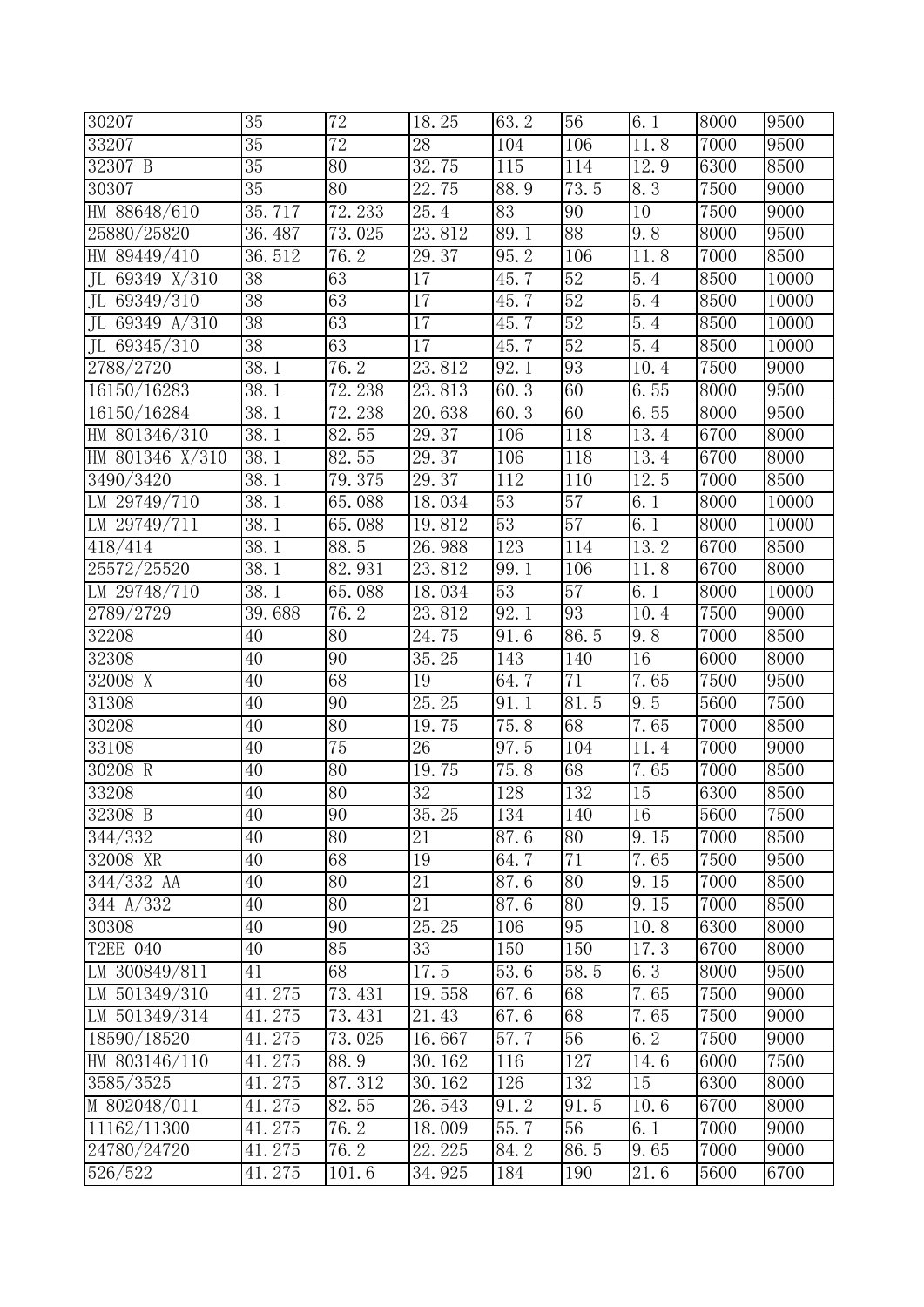| 11163/11300             | 41.275          | 76.2            | 18.009              | 55.7 | 56   | 6.1               | 7000              | 9000 |
|-------------------------|-----------------|-----------------|---------------------|------|------|-------------------|-------------------|------|
| 25577/25523             | 42.875          | 82.931          | 26.988              | 99.1 | 106  | $\overline{12}$   | 6700              | 8000 |
| 25577/25520             | 42.875          | 82.931          | 23.812              | 99.1 | 106  | 11.8              | 6700              | 8000 |
| HM 803149/110           | 44.45           | 88.9            | 30.162              | 116  | 127  | $14.\overline{6}$ | 6000              | 7500 |
| HM 903249/210           | 44.45           | 95.25           | 30.958              | 124  | 122  | 14                | 5300              | 7000 |
| 53178/53377             | 44.45           | 95.25           | 30.958              | 108  | 96.5 | 11.4              | 5300              | 7000 |
| 25580/25522             | 44.45           | 83.058          | 23.876              | 99.1 | 106  | 11.8              | 6700              | 8000 |
| 25580/25523             | 44.45           | 82.931          | 26.988              | 99.1 | 106  | 11.8              | 6700              | 8000 |
| 25580/25520             | 44.45           | 82.931          | 23.812              | 99.1 | 106  | $11.\overline{8}$ | 6700              | 8000 |
| 535/532 X               | 44.45           | 107.95          | 36.512              | 183  | 190  | $\overline{21.6}$ | 5300              | 6300 |
| 535/532 A               | 44.45           | 111.125         | $\overline{3}8.1$   | 183  | 190  | $\overline{2}1.6$ | 5300              | 6300 |
| HM 807040/010           | 44.45           | 104.775         | 36.512              | 180  | 204  | 22.4              | 5000              | 6300 |
| 3782/3720               | 44.45           | 93.264          | 30.163              | 134  | 146  | 17                | 5600              | 7000 |
| 32309 BR                | 45              | 100             | 38.25               | 166  | 176  | $\overline{20}$   | 5000              | 6700 |
| 32209                   | 45              | 85              | 24.75               | 98.7 | 98   | 11                | 6300              | 8000 |
| 32309                   | $\overline{45}$ | 100             | 38.25               | 173  | 170  | 20.4              | 5300              | 7000 |
| 31309                   | $\overline{45}$ | 100             | 27.25               | 113  | 102  | 12.5              | 5000              | 6700 |
| 32009 X                 | 45              | 75              | 20                  | 71.7 | 80   | 8.8               | 7000              | 8500 |
| 30209                   | 45              | 85              | 20.75               | 81.6 | 76.5 | 8.65              | 6300              | 8000 |
| 33109                   | 45              | $\overline{80}$ | $\overline{26}$     | 104  | 114  | 12.9              | $\overline{670}0$ | 8000 |
| 32309 B                 | $\overline{45}$ | 100             | 38.25               | 166  | 176  | 20                | 5000              | 6700 |
| 33209                   | $\overline{45}$ | 85              | $\overline{32}$     | 132  | 143  | 16.3              | 6000              | 7500 |
| T7FC 045                | 45              | 95              | 29                  | 110  | 112  | 12.7              | 5300              | 7000 |
| 30309                   | 45              | 100             | 27.25               | 132  | 120  | 14.3              | 5600              | 7000 |
| 358 X/354 X             | $\overline{45}$ | 85              | 20.638              | 87.3 | 81.5 | 9.3               | 6700              | 8000 |
| T2ED 045                | 45              | 95              | 36                  | 182  | 186  | 20.8              | 6000              | 7000 |
| 3586/3525               | 45.237          | 87.312          | 30.162              | 126  | 132  | $\overline{15}$   | 6300              | 8000 |
| LM 603049/011           | 45.242          | 77.788          | 19.842              | 66.8 | 69.5 | 7.65              | 7000              | 8500 |
| LM 603049/012           | 45.242          | 77.788          | 21.43               | 66.8 | 69.5 | 7.65              | 7000              | 8500 |
| LM 102949/910           | 45.242          | 73.431          | 19.558              | 66   | 75   | 8.15              | 7000              | 8500 |
| LM 603049/011 AA 45.242 |                 | 77.788          | 19.842              | 66.8 | 69.5 | 7.65              | 7000              | 8500 |
| 25590/25523             | 45.618          | 82.931          | 26.988              | 99.1 | 106  | 11.8              | 6700              | 8000 |
| 25590/25522             | 45.618          | 83.058          | 23.876              | 99.1 | 106  | 11.8              | 6700              | 8000 |
| 25590/25520             | 45.618          | 82.931          | 23.812              | 99.1 | 106  | 11.8              | 6700              | 8000 |
| LM $503349/310$         | 46              | $\overline{75}$ | 18                  | 62.1 | 71   | 7.65              | 7000              | 8500 |
| 359 $S/354$ X           | 46.038          | 85              | $20.\overline{638}$ | 87.3 | 81.5 | 9.3               | 6700              | 8000 |
| 18690/18620             | 46.038          | 79.375          | 17.462              | 61.1 | 62   | 6.8               | 7000              | 8500 |
| HM 804846/810           | 47.625          | 95.25           | 30.162              | 133  | 146  | 17.3              | 5600              | 7000 |
| 528 R/522               | 47.625          | 101.6           | 34.925              | 184  | 190  | 21.6              | 5600              | 6700 |
| 369 $S/362$ A           | 47.625          | 88.9            | 20.638              | 94   | 91.5 | 10.4              | 6300              | 7500 |
| 65390/65320             | 49.212          | 114.3           | 44.45               | 226  | 224  | $\overline{25}$   | 5000              | 6300 |
| 32310 B                 | $\overline{50}$ | 110             | 42.25               | 196  | 216  | 24.5              | 4500              | 6000 |
| 32310                   | 50              | 110             | 42.25               | 211  | 212  | 24                | 4800              | 6300 |
| JM 205149/110 A         | 50              | 90              | 28                  | 130  | 140  | 16                | 6000              | 7500 |
| 31310                   | 50              | 110             | 29.25               | 131  | 120  | 14.3              | 4500              | 6000 |
| 30210                   | 50              | 90              | 21.75               | 93.1 | 91.5 | 10.4              | 6000              | 7500 |
| JLM 104945/910          | 50              | 82              | 21.501              | 88.9 | 100  | $\overline{11}$   | 6300              | 8000 |
| 30310                   | 50              | 110             | 29.25               | 154  | 140  | 16.6              | 5300              | 6300 |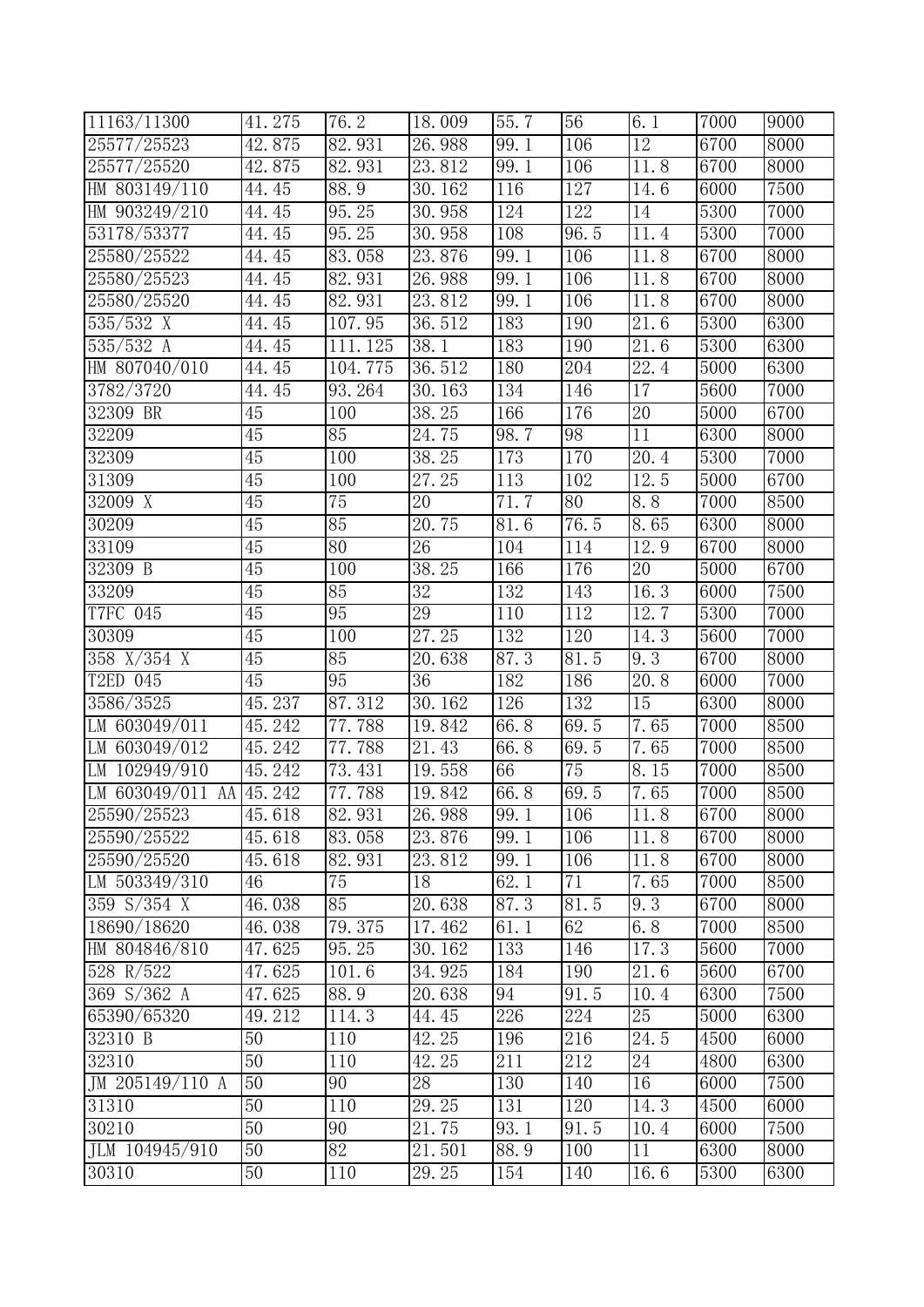| 33010                | $\overline{50}$ | 80               | $\overline{24}$    | $\overline{8}4.8$ | 102             | 11.4                | 6300 | 8000 |
|----------------------|-----------------|------------------|--------------------|-------------------|-----------------|---------------------|------|------|
| 33110                | 50              | 85               | $\overline{26}$    | 106               | 122             | 13.4                | 6000 | 7500 |
| 33210                | 50              | 90               | 32                 | 142               | 160             | 18.3                | 5300 | 7000 |
| 32210                | $\overline{50}$ | $\overline{90}$  | 24.75              | 101               | 100             | 11.4                | 6000 | 7500 |
| $32010 \overline{X}$ | $\overline{50}$ | $\overline{80}$  | $\overline{20}$    | 75.1              | $\overline{88}$ | 9.65                | 6300 | 8000 |
| <b>T7FC 050</b>      | 50              | 105              | $\overline{32}$    | 134               | 137             | 16                  | 4800 | 6300 |
| JLM 104948 AA/91     | $\overline{60}$ | 82               | 21.5               | 88.9              | 100             | 11                  | 6300 | 8000 |
| 32910                | 50              | 72               | 15                 | 41.3              | 53              | 5.6                 | 7000 | 8500 |
| T2ED 050             | $\overline{50}$ | 100              | $\overline{36}$    | 189               | 200             | 22.4                | 5600 | 6700 |
| JM 205149/110        | 50              | $\overline{90}$  | 28                 | 130               | 140             | 16                  | 6000 | 7500 |
| 3780/3720            | 50.8            | 93.264           | 30.162             | 134               | 146             | $\overline{17}$     | 5600 | 7000 |
| LM 104949/911        | 50.8            | 82.55            | 21.59              | 88.9              | 100             | 11                  | 6300 | 8000 |
| $537/532$ X          | 50.8            | 107.95           | 36.512             | 183               | 190             | $\overline{21}$ . 6 | 5300 | 6300 |
| HM 807046/010        | 50.8            | 104.775          | 36.512             | 180               | 204             | 22.4                | 5000 | 6300 |
| 4580/4535            | 50.8            | 104.775          | 39.688             | 195               | 224             | 25                  | 5300 | 6300 |
| 368 $A/362$ X        | 50.8            | 90               | $\overline{25}$    | 94                | 91.5            | 10.4                | 6300 | 7500 |
| 368 A/362 A          | 50.8            | 88.9             | 20.638             | 94                | 91.5            | 10.4                | 6300 | 7500 |
| 18790/18720          | 50.8            | 85               | 17.462             | 62.1              | 65.5            | 7.2                 | 6300 | 8000 |
| 33895/33822          | 53.975          | 95.25            | 27.783             | 129               | 137             | 16                  | 5600 | 7000 |
| 33895/33821          | 53.975          | 95.25            | 27.783             | 129               | 137             | 16                  | 5600 | 7000 |
| 539/532 A            | 53.975          | 111.125          | 38.1               | 183               | 190             | 21.6                | 5300 | 6300 |
| 539/532 X            | 53.975          | 107.95           | 36.512             | 183               | 190             | 21.6                | 5300 | 6300 |
| LM 806649/610        | 53.975          | 88.9             | 19.05              | 71.5              | 78              | 9                   | 6000 | 7000 |
| 72212/72487          | 53.975          | 123.825          | 36.512             | 174               | 160             | 19.6                | 4300 | 5600 |
| 32311                | 55              | 120              | 45.5               | $\overline{245}$  | 250             | 28.5                | 4300 | 5600 |
| 31311                | $\overline{55}$ | $\overline{120}$ | 31.5               | 149               | 137             | 16.6                | 4300 | 5600 |
| 30211                | 55              | 100              | 22.75              | 111               | 106             | $\overline{12}$     | 5300 | 6700 |
| 30311                | $\overline{55}$ | 120              | $\overline{3}1.5$  | 176               | 163             | 19.3                | 4800 | 5600 |
| 33011                | 55              | 90               | $\overline{27}$    | 111               | 137             | 15.3                | 5600 | 7000 |
| 33111                | 55              | 95               | 30                 | 136               | 156             | 17.6                | 5600 | 6700 |
| 33211                | $\overline{55}$ | 100              | $\overline{35}$    | 170               | 190             | $21.\overline{6}$   | 4800 | 6300 |
| 32311 BR             | 55              | 120              | 45.5               | 233               | 260             | 30                  | 4300 | 5600 |
| 32211                | $\overline{55}$ | 100              | $\overline{2}6.75$ | 130               | 129             | 15                  | 5300 | 6700 |
| 32011 X              | 55              | 90               | 23                 | 99.4              | 116             | 12.9                | 5600 | 7000 |
| T7FC 055             | 55              | 115              | 34                 | 155               | 163             | 19.3                | 4300 | 5600 |
| 32911                | 55              | 80               | 17                 | 51.7              | 69.5            | 7.2                 | 6300 | 7500 |
| T2ED 055             | 55              | 110              | $\overline{39}$    | 220               | 232             | $\overline{26}$     | 5000 | 6000 |
| 32311 B              | 55              | 120              | 45.5               | 233               | 260             | $\overline{30}$     | 4300 | 5600 |
| 39580/39528          | 57.15           | 119.985          | 32.751             | 175               | 204             | 23.6                | 4500 | 5600 |
| 39580/39520          | 57.15           | 112.712          | 30.162             | 175               | 204             | 23.6                | 4500 | 5600 |
| 387/382              | 57.15           | 98.425           | 21                 | 99.9              | 102             | 11.6                | 5600 | 6700 |
| 387/382 A            | 57.15           | 96.838           | 21                 | 99.9              | 102             | 11.6                | 5600 | 6700 |
| 387 A/382 A          | 57.15           | 96.838           | 21                 | 99.9              | 102             | 11.6                | 5600 | 6700 |
| 387 A/382 S          | 57.15           | 96.838           | 25.4               | 99.9              | 102             | 11.6                | 5600 | 6700 |
| 39581/39520          | 57.15           | 112.712          | 30.162             | 175               | 204             | 23.6                | 4500 | 5600 |
| 39581/39528          | 57.15           | 119.985          | 32.751             | 175               | 204             | 23.6                | 4500 | 5600 |
| $462/453$ X          | 57.15           | 104.775          | 30.162             | 150               | 160             | 18.6                | 5300 | 6300 |
| HM 911244/210        | 59.987          | 130.175          | 34.099             | 187               | 180             | 22                  | 3800 | 5000 |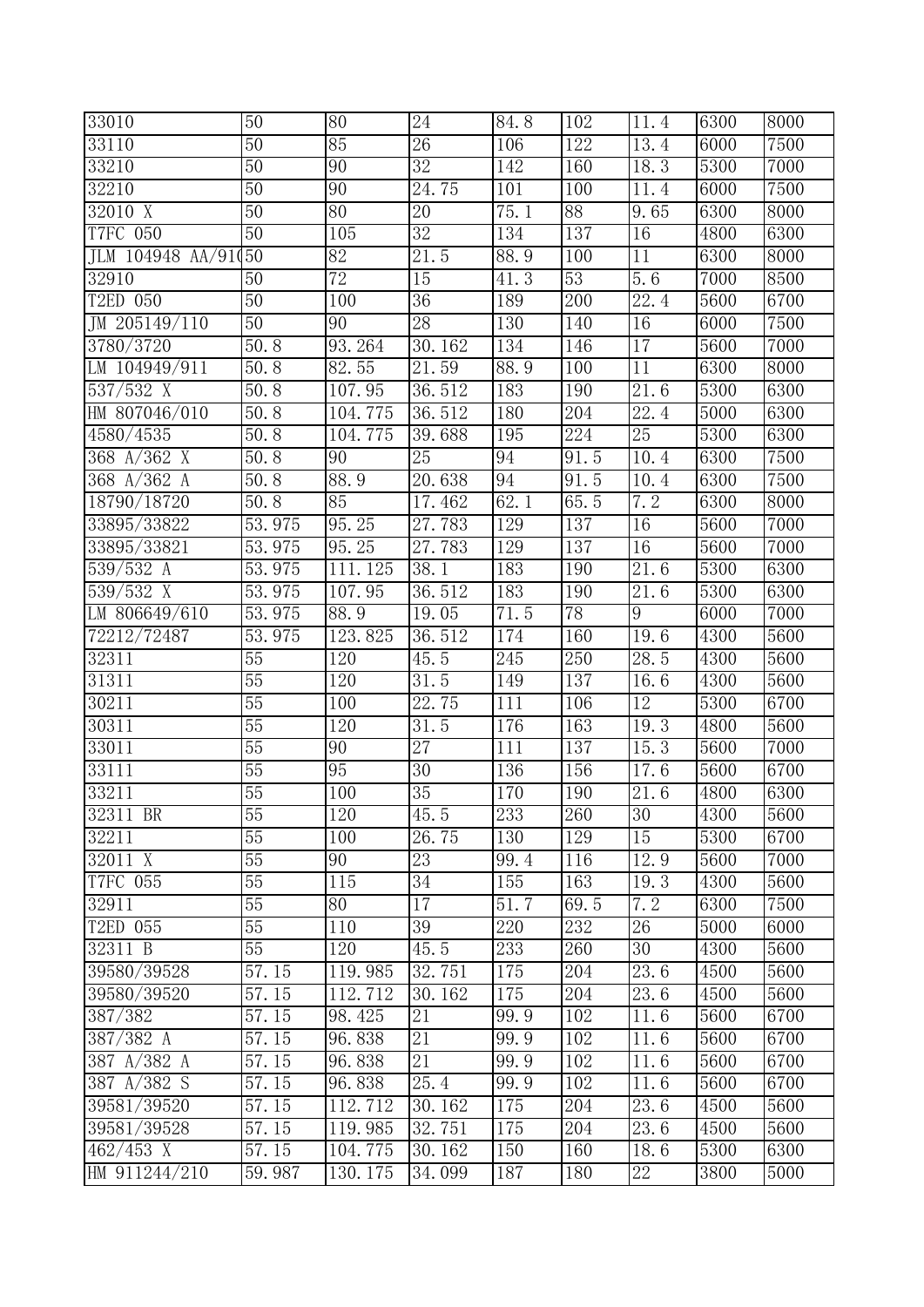| 6391/K-6320      | 59.987 | 135.755          | 53.975              | 353  | 400 | 45.5                | 4000              | 5000 |
|------------------|--------|------------------|---------------------|------|-----|---------------------|-------------------|------|
| 32312            | 60     | 130              | $\overline{48}$ . 5 | 282  | 290 | 34                  | 4000              | 5300 |
| 31312            | 60     | 130              | 33.5                | 177  | 166 | $\overline{20}$ , 4 | 3800              | 5300 |
| 30212            | 60     | $\overline{1}10$ | 23.75               | 120  | 114 | 13.2                | 5000              | 6000 |
| 30312            | 60     | 130              | 33.5                | 208  | 196 | 23.6                | 4300              | 5300 |
| 33012            | 60     | 95               | $\overline{27}$     | 113  | 143 | 16                  | 5300              | 6700 |
| 33112            | 60     | 100              | $\overline{30}$     | 144  | 170 | 19.6                | 5300              | 6300 |
| JLM 508748/710   | 60     | 95               | 24                  | 103  | 132 | $\overline{15}$     | 5300              | 6700 |
| 33212            | 60     | 110              | 38                  | 207  | 236 | 26.5                | 4500              | 6000 |
| 32212            | 60     | 110              | 29.75               | 155  | 160 | 18.6                | $\overline{500}0$ | 6000 |
| 32012 X          | 60     | 95               | 23                  | 101  | 122 | 13.4                | 5300              | 6700 |
| T2EE 060         | 60     | 115              | 40                  | 239  | 260 | $\overline{3}0$     | 4800              | 5600 |
| 32312 B          | 60     | 130              | 48.5                | 271  | 305 | 35.5                | 3800              | 5000 |
| T7FC 060         | 60     | 125              | $\overline{37}$     | 190  | 204 | $\overline{2}4.5$   | 4000              | 5300 |
| 32912            | 60     | 85               | 17                  | 53.2 | 75  | 7.8                 | 6000              | 7000 |
| HM $911245/210$  | 60.325 | 130.175          | 36.512              | 187  | 180 | 22.4                | 3800              | 5000 |
| $395/394$ A      | 63.5   | 110              | 22                  | 108  | 118 | 13.4                | 4800              | 6000 |
| 3982/3920        | 63.5   | 112.712          | 30.163              | 152  | 183 | 21.2                | 4800              | 5600 |
| 39585/39520      | 63.5   | 112.712          | 30.162              | 175  | 204 | 23.6                | 4500              | 5600 |
| 32313            | 65     | 140              | 51                  | 323  | 335 | $\overline{40}$     | $\overline{36}00$ | 4800 |
| 33113 R          | 65     | 110              | $\overline{34}$     | 175  | 208 | $\overline{24}$     | 4800              | 5600 |
| 31313            | 65     | 140              | $\overline{36}$     | 203  | 193 | 23.6                | $\overline{3}600$ | 4800 |
| JM 511946/910    | 65     | 110              | 28                  | 152  | 183 | $\overline{21.2}$   | 4800              | 5600 |
| 30213            | 65     | 120              | 24.75               | 141  | 134 | 16.3                | 4500              | 5600 |
| 30313            | 65     | 140              | 36                  | 240  | 228 | 27.5                | 4000              | 4800 |
| 33013            | 65     | 100              | $\overline{27}$     | 119  | 153 | 17.3                | 5000              | 6300 |
| 33113            | 65     | 110              | $\overline{34}$     | 175  | 208 | $\overline{24}$     | 4800              | 5600 |
| 33213            | 65     | 120              | 41                  | 239  | 270 | 30.5                | 4000              | 5300 |
| T2DD 065         | 65     | 110              | 31                  | 170  | 193 | 22.4                | 4800              | 6000 |
| 32213            | 65     | 120              | 32.75               | 186  | 193 | 22.8                | 4500              | 5600 |
| JLM $710949/910$ | 65     | 105              | 24                  | 122  | 137 | 16                  | 5000              | 6000 |
| 32013 X          | 65     | 100              | 23                  | 103  | 127 | $\overline{14}$     | 5000              | 6000 |
| 30313 R          | 65     | 140              | 36                  | 240  | 228 | $\overline{27.5}$   | 4000              | 4800 |
| 32313 B          | 65     | 140              | 51                  | 305  | 345 | 40                  | 3600              | 4800 |
| T7FC 065         | 65     | 130              | $\overline{37}$     | 194  | 216 | 25.5                | 3800              | 5000 |
| 32913            | 65     | 90               | 17                  | 54.7 | 80  | 8.15                | 5600              | 6700 |
| 6379/K-6320      | 65.088 | 135.755          | 53.975              | 353  | 400 | 45.5                | 4000              | 5000 |
| 395 $S/394$ A    | 66.675 | 110              | 22                  | 108  | 118 | 13.4                | 4800              | 6000 |
| 39590/39520      | 66.675 | 112.712          | 30.162              | 175  | 204 | 23.6                | 4500              | 5600 |
| 39590/39528      | 66.675 | 119.985          | 32.751              | 175  | 204 | 23.6                | 4500              | 5600 |
| 6386/K-6320      | 66.675 | 135.755          | 53.975              | 353  | 400 | 45.5                | 4000              | 5000 |
| 3984/3920        | 66.675 | 112.712          | 30.162              | 152  | 183 | $2\overline{1.2}$   | 4800              | 5600 |
| 395 $A/394 A$    | 66.675 | 110              | $\overline{22}$     | 108  | 118 | 13.4                | 4800              | 6000 |
| 47487/47420      | 69.85  | 120              | 32.545              | 188  | 228 | 26.5                | 4300              | 5300 |
| 566/563          | 69.85  | 127              | 36.512              | 217  | 255 | 29                  | 4300              | 5000 |
| 29675/29620      | 69.85  | 112.712          | 25.4                | 121  | 156 | 17.6                | 4500              | 5300 |
| 47487/47420 A    | 69.85  | 120              | 32.545              | 188  | 228 | 26.5                | 4300              | 5300 |
| 655/652          | 69.85  | 152.4            | 41.275              | 270  | 320 | 35.5                | 3600              | 4300 |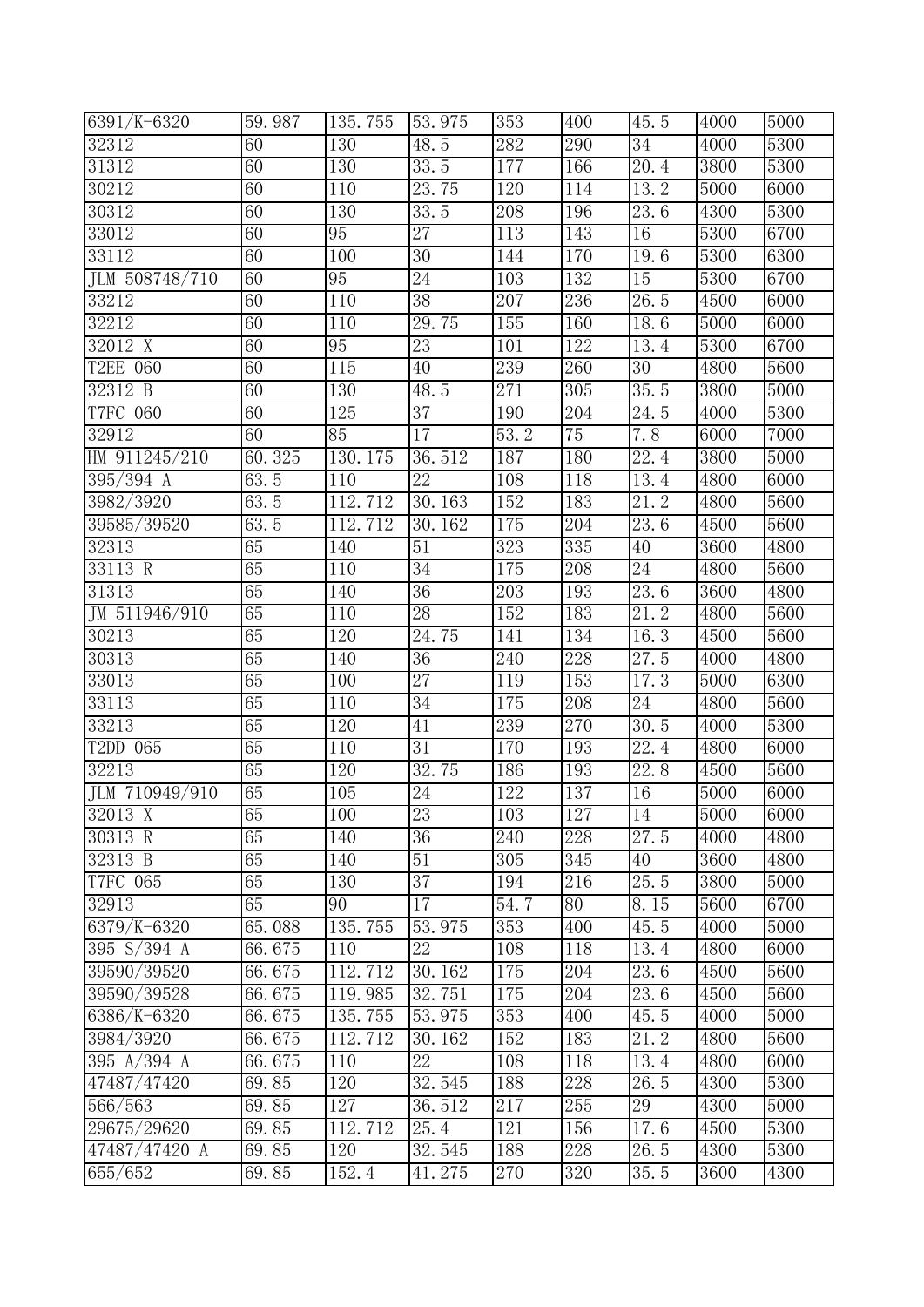| 482/472         | 69.85           | 120     | 29.795          | 163  | 186              | 21.6              | 4500              | 5300 |
|-----------------|-----------------|---------|-----------------|------|------------------|-------------------|-------------------|------|
| 32314           | $\overline{70}$ | 150     | 54              | 363  | 380              | 45                | 3400              | 4500 |
| 31314           | $\overline{70}$ | 150     | $\overline{38}$ | 229  | 220              | $\overline{27}$   | 3400              | 4500 |
| 30214           | 70              | 125     | 26.25           | 155  | 156              | 18                | 4300              | 5300 |
| 30314           | 70              | 150     | $\overline{38}$ | 271  | 260              | $\overline{31}$   | 3800              | 4500 |
| 33014           | 70              | 110     | 31              | 159  | 196              | 22.8              | 4800              | 5600 |
| 33114           | $\overline{70}$ | 120     | $\overline{37}$ | 211  | $\overline{250}$ | 28.5              | 4300              | 5300 |
| 33214           | 70              | 125     | 41              | 247  | 285              | 32.5              | 3800              | 5000 |
| 32214           | $\overline{70}$ | 125     | 33.25           | 195  | 208              | 24.5              | 4300              | 5300 |
| 32014 X         | $\overline{70}$ | 110     | 25              | 125  | 153              | 17.3              | 4500              | 5600 |
| 32314 B         | $\overline{70}$ | 150     | 54              | 346  | 400              | 45                | 3400              | 4300 |
| T2ED 070        | 70              | 130     | 43              | 289  | 325              | 38                | 4000              | 5000 |
| 32914           | 70              | 100     | $\overline{20}$ | 85.8 | 112              | 12.7              | 5000              | 6000 |
| <b>T7FC 070</b> | 70              | 140     | $\overline{39}$ | 219  | 240              | 27.5              | 3400              | 4500 |
| 33281/33462     | 71.438          | 117.475 | 30.162          | 152  | 190              | 21.6              | 4500              | 5300 |
| H 715345/311    | 71.438          | 136.525 | 46.038          | 273  | 355              | $\overline{39}$   | 3800              | 4500 |
| 29685/29620     | 73.025          | 112.712 | 25.4            | 121  | 156              | 17.6              | 4500              | 5300 |
| 33287/33462     | 73.025          | 117.475 | 30.162          | 152  | 190              | 21.6              | 4500              | 5300 |
| 567/563         | 73.025          | 127     | 36.512          | 217  | 255              | 29                | 4300              | 5000 |
| 32315           | 75              | 160     | 58              | 416  | 440              | 51                | 3200              | 4300 |
| T3FE 075        | $\overline{75}$ | 145     | $52\,$          | 364  | 450              | 50                | 3600              | 4500 |
| 31315           | 75              | 160     | 40              | 255  | 245              | 29                | 3200              | 4300 |
| JH 415647/610   | $\overline{75}$ | 145     | 51              | 380  | 450              | 51                | $\overline{3}600$ | 4500 |
| 30215           | 75              | 130     | 27.25           | 171  | 176              | $\overline{2}0.4$ | 4000              | 5000 |
| 30315           | $\overline{75}$ | 160     | 40              | 301  | 290              | 34                | 3400              | 4300 |
| 33015           | 75              | 115     | 31              | 167  | 228              | 26                | 4300              | 5300 |
| 33115           | 75              | 125     | $\overline{37}$ | 216  | 265              | $\overline{30}$   | 4000              | 5000 |
| JM 714249/210   | 75              | 120     | $\overline{31}$ | 170  | 216              | $\overline{25}$   | 4300              | 5300 |
| 33215           | 75              | 130     | 41              | 255  | 300              | 34                | 3600              | 4800 |
| 32215           | 75              | 130     | 33.25           | 197  | 212              | 24.5              | 4000              | 5000 |
| 32315 B         | $\overline{75}$ | 160     | 58              | 410  | 475              | 53                | 3200              | 4000 |
| $32015$ X       | 75              | 115     | 25              | 130  | 163              | 18.6              | 4300              | 5300 |
| 32915           | $\overline{75}$ | 105     | $\overline{20}$ | 86.8 | 116              | 13.2              | 4800              | 5600 |
| T7FC 075        | $\overline{75}$ | 150     | 42              | 249  | 280              | 31                | 3200              | 4300 |
| HM 215249/210   | 76              | 132     | 39              | 255  | 305              | 34.5              | 4000              | 4800 |
| 42687/42620     | 76.2            | 127     | 30.162          | 171  | 204              | $\overline{24}$   | 4000              | 5000 |
| 9285/9220       | 76.2            | 161.925 | 49.212          | 318  | 335              | $\overline{38}$   | 3000              | 4000 |
| L 814749/710    | 76.2            | 109.538 | 19.05           | 72.1 | 102              | 11                | 4500              | 5600 |
| 47678/47620     | 76.2            | 133.35  | 33.338          | 202  | 260              | 30                | 3800              | 4800 |
| 575/572         | 76.2            | 139.992 | 36.512          | 227  | 280              | 31                | 3800              | 4500 |
| 42690/42620     | 77.788          | 127     | 30.163          | 171  | 204              | 24                | 4000              | 5000 |
| 34306/34478     | 77.788          | 121.442 | 24.608          | 115  | 134              | 15.3              | 4300              | 5300 |
| 32316           | 80              | 170     | 61.5            | 404  | 500              | 56                | 3000              | 4000 |
| JM $515649/610$ | $\overline{80}$ | 130     | $\overline{35}$ | 216  | 275              | $\overline{31}$   | 4000              | 4800 |
| 31316           | 80              | 170     | 42.5            | 276  | 265              | 30.5              | 3000              | 4000 |
| 30216           | 80              | 140     | 28.25           | 184  | 183              | 21.2              | 3800              | 4800 |
| 30316           | $\overline{80}$ | 170     | 42.5            | 333  | 320              | 36.5              | 3200              | 4000 |
| 33016           | 80              | 125     | 36              | 207  | 285              | 32                | 4000              | 5000 |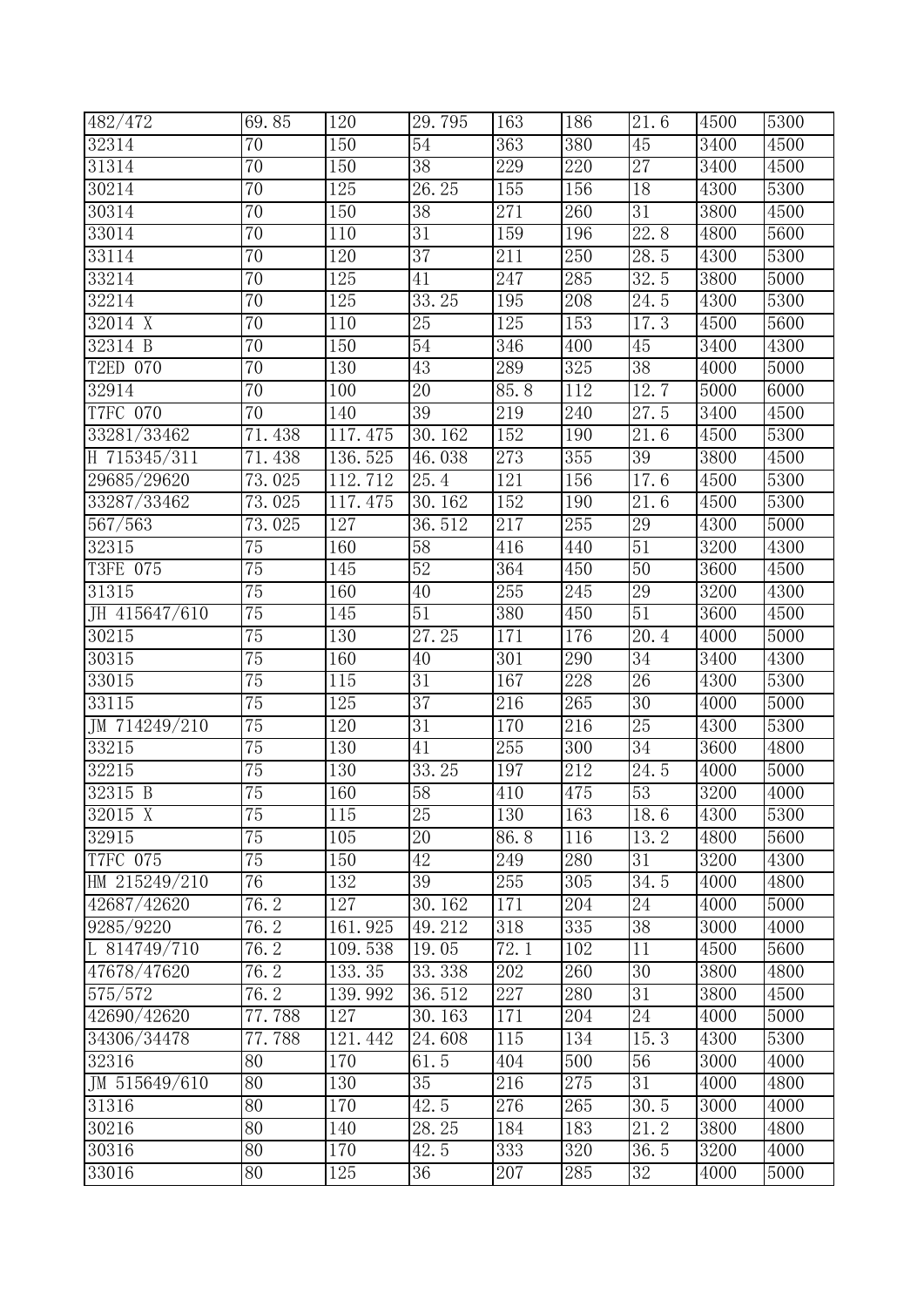| 33116                        | 80              | 130              | $\overline{37}$   | $\overline{221}$ | 280 | $\overline{31}$   | 4000              | 4800 |
|------------------------------|-----------------|------------------|-------------------|------------------|-----|-------------------|-------------------|------|
| 33216                        | $\overline{80}$ | 140              | 46                | 308              | 375 | 41.5              | 3400              | 4500 |
| 32216                        | 80              | 140              | 35.25             | 228              | 245 | 28.5              | 3800              | 4500 |
| 32316 B                      | 80              | 170              | 61.5              | 440              | 520 | 57                | 3200              | 3800 |
| 32016 X                      | 80              | 125              | 29                | 168              | 216 | $\overline{2}4.5$ | 4000              | 5000 |
| 32916                        | $\overline{80}$ | 110              | $\overline{20}$   | 89.7             | 125 | 14                | 4500              | 5600 |
| <b>T7FC 080</b>              | $\overline{80}$ | 160              | 45                | 280              | 315 | $\overline{35.5}$ | 3000              | 4000 |
| 663/653                      | 82.55           | 146.05           | 41.275            | 270              | 320 | 35.5              | 3600              | 4300 |
| 580/572                      | 82.55           | 139.992          | 36.512            | 227              | 280 | 31                | 3800              | 4500 |
| 749 A/742                    | 82.55           | 150.089          | 44.45             | 351              | 405 | 46.5              | 3600              | 4300 |
| 32317                        | 85              | 180              | 63.5              | 435              | 530 | 60                | 2800              | 3800 |
| 31317                        | 85              | 180              | 44.5              | 297              | 285 | $\overline{32}$   | 2800              | 3800 |
| 30217                        | 85              | 150              | 30.5              | 216              | 220 | 25.5              | 3600              | 4300 |
| 30317                        | 85              | 180              | $44.\overline{5}$ | 372              | 365 | $40.\overline{5}$ | 3000              | 3800 |
| 33017                        | 85              | 130              | 36                | 223              | 310 | $\overline{34.5}$ | 3800              | 4800 |
| JM 716649/610                | 85              | 130              | $\overline{30}$   | 172              | 228 | 26                | 3800              | 4800 |
| 33117                        | 85              | 140              | 41                | 268              | 340 | $\overline{38}$   | 3600              | 4500 |
| 33217                        | 85              | 150              | 49                | 353              | 430 | 48                | $\overline{32}00$ | 4300 |
| 32217                        | 85              | 150              | 38.5              | 263              | 285 | 33.5              | 3600              | 4300 |
| 32317 B                      | 85              | 180              | 63.5              | 417              | 560 | 62                | 2800              | 3600 |
| 32917                        | 85              | 120              | 23                | 115              | 156 | 17.6              | 4000              | 5000 |
| T7FC 085                     | 85              | 170              | 48                | 333              | 380 | 43                | 2800              | 3800 |
| 32017 X                      | 85              | 130              | 29                | 171              | 224 | 25.5              | 3800              | 4800 |
| 665/653                      | 85.725          | 146.05           | 41.275            | 270              | 320 | 35.5              | 3600              | 4300 |
| 497/492 A                    | 85.725          | 133.35           | 30.163            | 178              | 220 | $\overline{25.5}$ | 3800              | 4500 |
| 6580/6535                    | 88.9            | 161.925          | 53.975            | 404              | 510 | 56                | 3200              | 4000 |
| 593/592 A                    | 88.9            | 152.4            | 39.688            | 237              | 305 | 33.5              | 3400              | 4300 |
| 32018 X                      | 90              | 140              | $\overline{32}$   | 208              | 270 | 31                | 3600              | 4300 |
| 32318                        | 90              | 190              | 67.5              | 487              | 610 | 65.5              | 2600              | 3600 |
| 31318                        | $\overline{90}$ | 190              | 46.5              | 283              | 315 | 35.5              | 2400              | 3400 |
| 30218                        | 90              | 160              | 32.5              | 240              | 245 | 28.5              | 3400              | 4000 |
| 30318                        | 90              | 190              | 46.5              | 353              | 400 | 44                | 2600              | 3600 |
| 33018                        | $\overline{90}$ | 140              | $\overline{39}$   | 266              | 355 | $\overline{39}$   | 3600              | 4500 |
| JM 718149 $A\overline{7110}$ | 90              | 145              | 35                | 246              | 305 | 33.5              | 3600              | 4300 |
| 33118                        | 90              | 150              | 45                | 310              | 390 | 43                | 3400              | 4300 |
| 33218                        | 90              | 160              | $\overline{55}$   | 415              | 520 | $\overline{57}$   | 3000              | 4000 |
| 6581 X/6535                  | $\overline{90}$ | 161.925          | 53.975            | 404              | 510 | 56                | 3200              | 4000 |
| 32218                        | 90              | 160              | 42.5              | 309              | 340 | $\overline{38}$   | 3400              | 4000 |
| 32318 B                      | 90              | 190              | 67.5              | 540              | 630 | 69.5              | 2800              | 3400 |
| JM 718149/110                | 90              | 145              | $35\,$            | 246              | 305 | 33.5              | 3600              | 4300 |
| HM 218248/210                | 90              | 146.975          | 40                | 280              | 355 | 39                | 3400              | 4300 |
| 32918                        | $\overline{90}$ | $\overline{125}$ | 23                | 119              | 166 | 18.3              | 4000              | 4800 |
| 598/592 A                    | 92.075          | 152.4            | 39.688            | 237              | 305 | 33.5              | 3400              | 4300 |
| 47890/47820                  | 92.075          | 146.05           | 33.338            | 209              | 280 | 31.5              | 3400              | 4300 |
| 32319                        | 95              | 200              | 71.5              | 535              | 670 | $\overline{72}$   | 2400              | 3400 |
| 32019 X                      | $\overline{95}$ | 145              | 32                | 206              | 270 | 30.5              | 3400              | 4300 |
| 31319                        | 95              | 200              | 49.5              | 314              | 355 | $\overline{39}$   | 2400              | 3400 |
| 30219                        | 95              | 170              | 34.5              | 266              | 275 | 31.5              | 3200              | 3800 |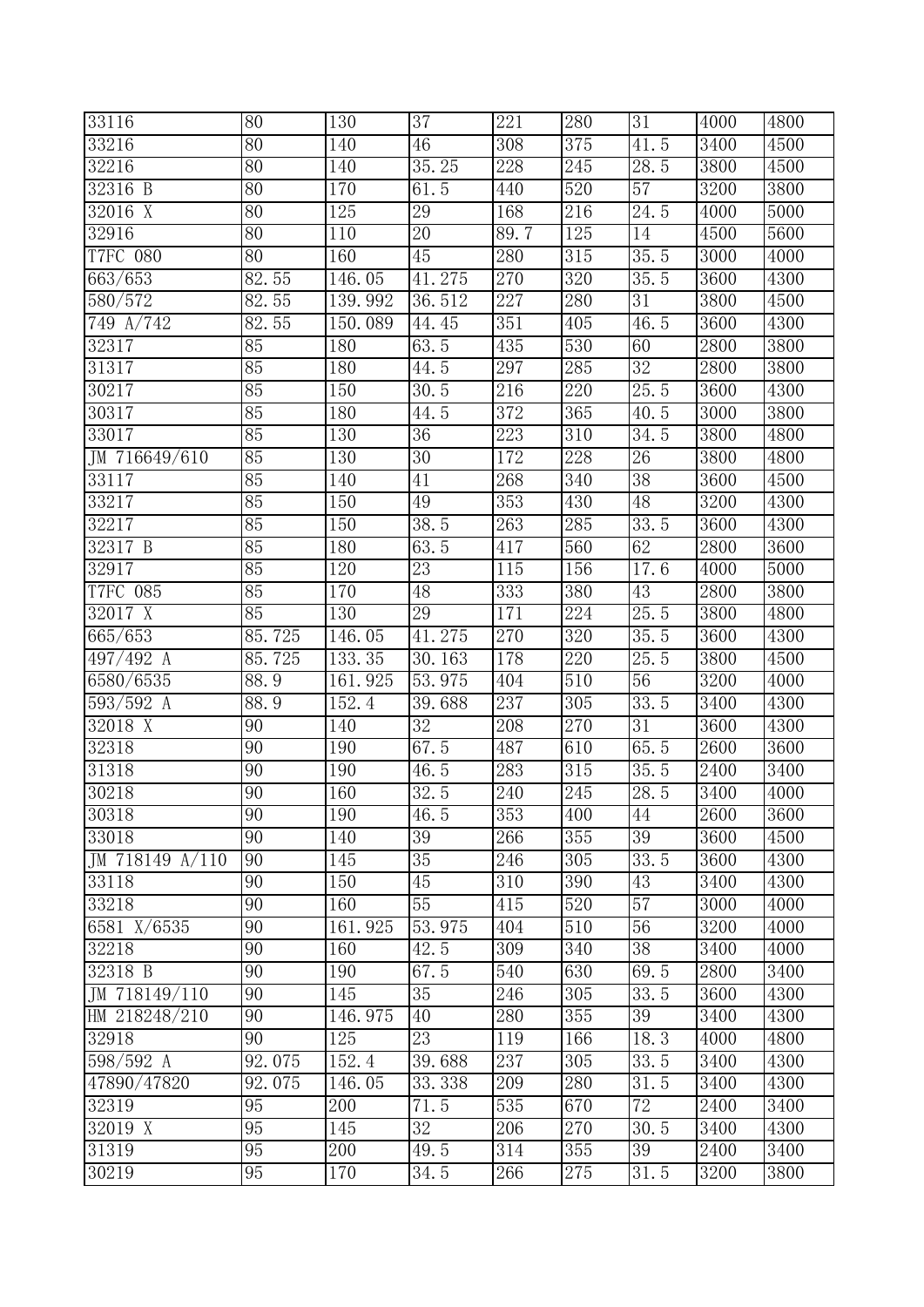| 30319                  | 95     | 200              | 49.5              | 353              | 390 | 42.5              | <b>2600</b>       | 3400 |
|------------------------|--------|------------------|-------------------|------------------|-----|-------------------|-------------------|------|
| 33019                  | 95     | 145              | $\overline{39}$   | 272              | 375 | 40.5              | 3400              | 4300 |
| 33219                  | 95     | 170              | $\overline{58}$   | 460              | 560 | 62                | 2800              | 3800 |
| 32219                  | 95     | 170              | 45.5              | 348              | 390 | 43                | 3200              | 3800 |
| 32919                  | 95     | 130              | 23                | 121              | 173 | 18.6              | 3800              | 4500 |
| 47896/47820            | 95.25  | 146.05           | 33.338            | 209              | 280 | 31.5              | 3400              | 4300 |
| 594/592 A              | 95.25  | 152.4            | 39.688            | 237              | 305 | 33.5              | 3400              | 4300 |
| 594 $A/592$ A          | 95.25  | 152.4            | 39.688            | 237              | 305 | 33.5              | 3400              | 4300 |
| 683/672                | 95.25  | 168.275          | 41.275            | 288              | 365 | 39                | 3000              | 3800 |
| 90381/90744            | 96.838 | 188.912          | 50.8              | 348              | 375 | 41.5              | 2600              | 3400 |
| HH 224334/310          | 99.975 | 212.725          | 66.675            | 619              | 830 | 88                | 2200              | 3000 |
| 32320                  | 100    | 215              | 77.5              | 617              | 780 | 83                | 2200              | 3200 |
| 30220                  | 100    | 180              | 37                | 304              | 320 | $\overline{36}$   | 3000              | 3600 |
| 30320                  | 100    | 215              | $51.\overline{5}$ | 431              | 490 | 53                | 2400              | 3200 |
| HM 220149 A/110        | 100    | 157              | 42                | $\overline{303}$ | 400 | 42.5              | 3200              | 4000 |
| 33220                  | 100    | 180              | 63                | 532              | 655 | 71                | 2600              | 3600 |
| 32020 X                | 100    | 150              | $\overline{32}$   | 209              | 280 | 31                | 3200              | 4000 |
| 32220                  | 100    | 180              | 49                | 390              | 440 | 48                | 3000              | 3600 |
| T2EE 100               | 100    | 165              | 47                | 383              | 480 | 52                | 3200              | 3800 |
| 31320 X                | 100    | 215              | 56.5              | 399              | 465 | 51                | 2200              | 3000 |
| HM 220149/110          | 100    | 157              | 42                | 303              | 400 | 42.5              | 3200              | 4000 |
| 33020                  | 100    | 150              | $\overline{39}$   | 278              | 390 | 41.5              | 3400              | 4000 |
| 32920                  | 100    | 140              | $\overline{25}$   | 147              | 204 | 22.4              | 3400              | 4300 |
| T4CB 100               | 100    | 145              | 24                | 154              | 190 | $\overline{2}0.8$ | 3400              | 4300 |
| 687/672                | 101.6  | 168.275          | 41.275            | 288              | 365 | 39                | 3000              | 3800 |
| HH 224335/310          | 101.6  | 212.725          | 66.675            | 619              | 830 | 88                | 2200              | 3000 |
| HH 221449/410          | 101.6  | 190.5            | 57.15             | 537              | 630 | 68                | 2800              | 3400 |
| 32321                  | 105    | $\overline{225}$ | $\overline{8}1.5$ | 645              | 815 | 85                | 2000              | 3000 |
| 30221                  | 105    | 190              | 39                | 333              | 355 | 40                | 2800              | 3400 |
| 30321                  | 105    | 225              | 53.5              | 462              | 530 | 57                | 2200              | 3000 |
| 31321 X                | 105    | 225              | $\overline{58}$   | 429              | 500 | 53                | 2000              | 3000 |
| 32221                  | 105    | 190              | 53                | 443              | 510 | 55                | 2800              | 3400 |
| 32021 X                | 105    | 160              | $\overline{35}$   | 248              | 335 | $\overline{3}7.5$ | 3200              | 3800 |
| 33021                  | 105    | 160              | 43                | 303              | 430 | 45.5              | 3200              | 3800 |
| 32921                  | 105    | 145              | 25                | 149              | 212 | 22.8              | 3400              | 4000 |
| 37425/37625            | 107.95 | 158.75           | 23.02             | 124              | 163 | 18.3              | 3200              | 3800 |
| 56425/56650            | 107.95 | 165.1            | 36.512            | 256              | 355 | 37.5              | 3000              | 3600 |
| 32322                  | 110    | 240              | 84.5              | 675              | 830 | 86.5              | 1900              | 2800 |
| 30222                  | 110    | 200              | 41                | 327              | 405 | 43                | 2400              | 3200 |
| 30322                  | 110    | 240              | 54.5              | 507              | 585 | 62                | 2200              | 2800 |
| 33122                  | 110    | 180              | 56                | 455              | 630 | 65.5              | 2800              | 3400 |
| 32222                  | 110    | 200              | 56                | 491              | 570 | 61                | 2600              | 3200 |
| 31322 X                | 110    | 240              | 63                | 491              | 585 | 61                | 1900              | 2800 |
| JM $\sqrt{822049/010}$ | 110    | 165              | $\overline{35}$   | 256              | 355 | 37.5              | 3000              | 3600 |
| $32022$ X              | 110    | 170              | $\overline{38}$   | 288              | 390 | 40                | $\overline{3000}$ | 3600 |
| 33022                  | 110    | 170              | 47                | 343              | 500 | 53                | 3000              | 3600 |
| 32922                  | 110    | 150              | 25                | 154              | 224 | 24                | 3200              | 4000 |
| 64432/64708            | 110    | 180              | 41.275            | 307              | 415 | 42.5              | 2800              | 3400 |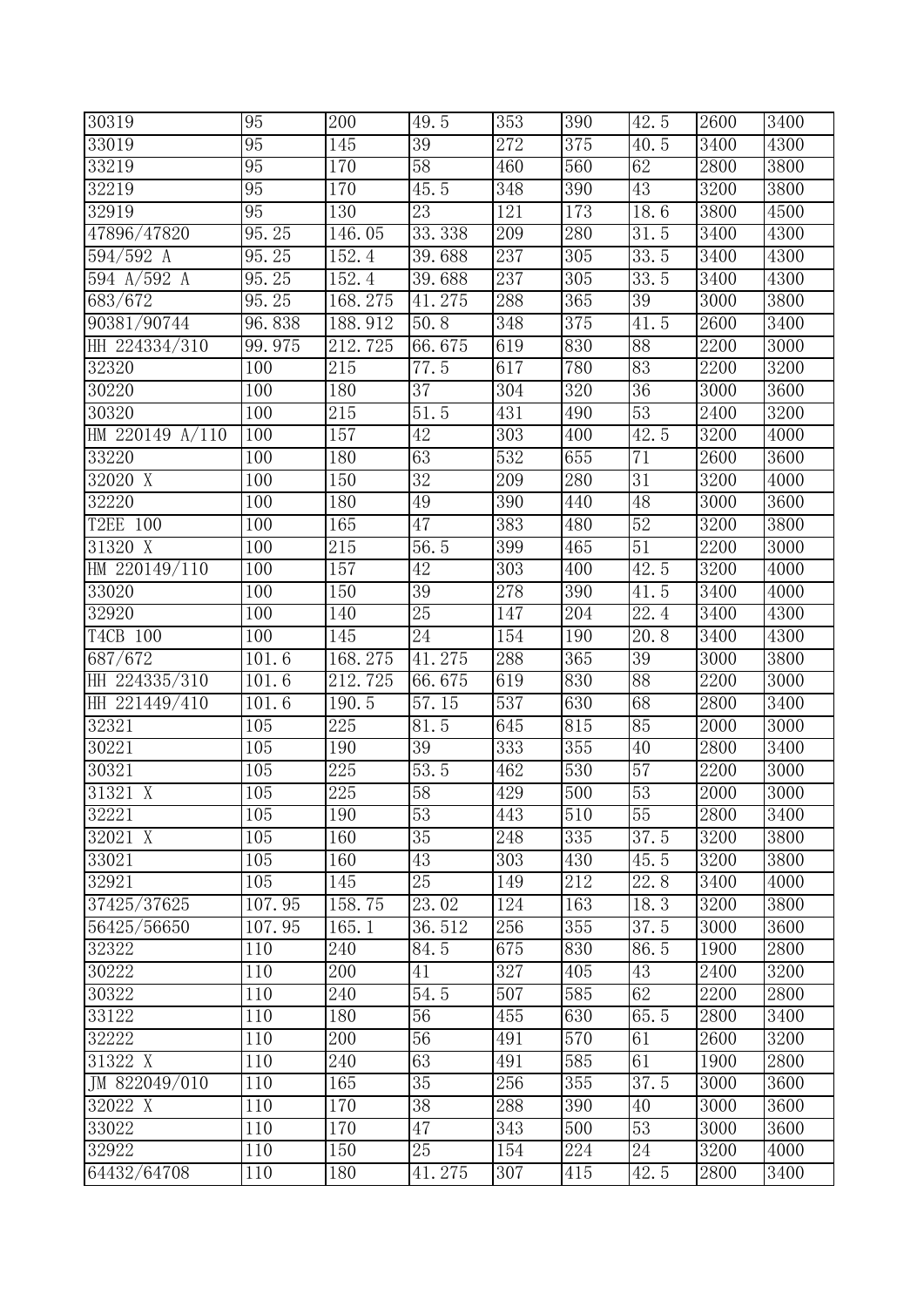| 938/932        | 114.3   | 212.725          | 66.675          | 626  | 765  | $\overline{8}1.5$ | <b>2600</b>       | 3200 |
|----------------|---------|------------------|-----------------|------|------|-------------------|-------------------|------|
| 64450/64700    | 114.3   | 177.8            | 41.275          | 307  | 415  | 42.5              | 2800              | 3400 |
| 68450/68712    | 114.3   | 180.975          | 34.925          | 227  | 280  | $\overline{30}$   | 2800              | 3400 |
| HH 224346/310  | 114.3   | 212.725          | 66.675          | 619  | 830  | 88                | 2200              | 3000 |
| HH 224349/310  | 114.975 | 212.725          | 66.675          | 619  | 830  | 88                | 2200              | 3000 |
| 32324          | 120     | 260              | 90.5            | 855  | 1120 | 110               | 1800              | 2600 |
| 30224          | 120     | $\overline{215}$ | 43.5            | 417  | 465  | 49                | 2400              | 3000 |
| 30324          | 120     | 260              | 59.5            | 601  | 710  | 73.5              | 2000              | 2600 |
| 31324 X        | 120     | 260              | 68              | 578  | 695  | $\overline{72}$   | 1700              | 2400 |
| 32224          | 120     | 215              | 61.5            | 573  | 695  | 72                | 2400              | 3000 |
| 32024 X        | 120     | 180              | $\overline{38}$ | 299  | 415  | 42.5              | 2800              | 3400 |
| 33024          | 120     | 180              | 48              | 356  | 540  | $\overline{56}$   | 2800              | 3400 |
| 32924          | 120     | 165              | 29              | 204  | 305  | $\overline{32}$   | $\overline{3}000$ | 3600 |
| T4CB 120       | 120     | 170              | $\overline{27}$ | 195  | 250  | 26.5              | 2800              | 3600 |
| HM 624749/710  | 120.65  | 190.5            | 46.038          | 388  | 540  | 56                | 2600              | 3200 |
| 798/792        | 127     | 206.375          | 47.625          | 424  | 585  | 61                | 2400              | 3000 |
| 48290/48220    | 127     | 182.562          | 39.688          | 281  | 440  | 44                | 2600              | 3200 |
| 67388/67322    | 127     | 196.85           | 46.038          | 395  | 585  | 60                | 2400              | 3000 |
| 32326          | 130     | 280              | 98.75           | 1019 | 1340 | 132               | 1600              | 2400 |
| 30226          | 130     | 230              | 43.75           | 451  | 490  | 51                | 2200              | 2800 |
| 30326          | 130     | 280              | 63.75           | 679  | 800  | 81.5              | 1800              | 2400 |
| 31326 X        | 130     | 280              | $\overline{72}$ | 647  | 780  | 80                | 1600              | 2400 |
| 32226          | 130     | 230              | 67.75           | 590  | 830  | 85                | 2000              | 2800 |
| 33026          | 130     | $\overline{200}$ | $\overline{55}$ | 470  | 680  | 69.5              | 2400              | 3000 |
| 32926          | 130     | 180              | 32              | 245  | 365  | 38                | 2600              | 3200 |
| 95525/95925    | 133.35  | 234.95           | 63.5            | 683  | 900  | 91.5              | 2200              | 2800 |
| L $327249/210$ | 133.35  | 177.008          | 25.4            | 166  | 280  | 28                | 2600              | 3200 |
| 67391/67322    | 133.35  | 196.85           | 46.038          | 395  | 585  | 60                | <b>2400</b>       | 3000 |
| 898/892        | 139.7   | 228.6            | 57.15           | 578  | 800  | 80                | 2200              | 2800 |
| HM 231132/110  | 139.7   | 236.538          | 57.15           | 629  | 850  | 86.5              | 2200              | 2600 |
| 32328          | 140     | 300              | 107.75          | 1220 | 1660 | 156               | 1600              | 2200 |
| 31328 X        | 140     | $\overline{300}$ | 77              | 737  | 900  | 90                | 1500              | 2200 |
| 30228          | 140     | $\overline{250}$ | 45.75           | 451  | 570  | 58.5              | 1900              | 2600 |
| 30328          | 140     | 300              | 67.75           | 787  | 950  | 93                | 1700              | 2200 |
| 32228          | 140     | 250              | 71.75           | 691  | 1000 | 100               | 1900              | 2600 |
| T4CB 140       | 140     | 195              | 29              | 241  | 325  | 33.5              | 2400              | 3000 |
| 32928          | 140     | 190              | 32              | 252  | 390  | 40                | 2600              | 3000 |
| 32028 X        | 140     | 210              | 45              | 404  | 585  | 58.5              | 2400              | 2800 |
| 30230          | 150     | 270              | 49              | 455  | 560  | 57                | 1800              | 2400 |
| 30330          | 150     | 320              | 72              | 879  | 1060 | 104               | 1600              | 2000 |
| 32030 X        | 150     | 225              | 48              | 456  | 655  | 65.5              | 2200              | 2600 |
| 32230          | 150     | 270              | $\overline{77}$ | 782  | 1140 | 112               | 1700              | 2400 |
| 31330 X        | 150     | 320              | 82              | 832  | 1020 | 100               | 1400              | 2000 |
| T4DB 150       | 150     | 210              | $\overline{32}$ | 287  | 390  | 40                | 2200              | 2800 |
| 33030          | 150     | 225              | 59              | 487  | 865  | 85                | 2000              | 2600 |
| 32930          | 150     | 210              | 38              | 346  | 530  | 52                | 2200              | 2800 |
| $M$ 231649/610 | 152.4   | 222.25           | 46.83           | 400  | 630  | 62                | 2200              | 2600 |
| LM 330448/410  | 152.4   | 203.2            | 41.275          | 251  | 480  | 45.5              | 2400              | 2800 |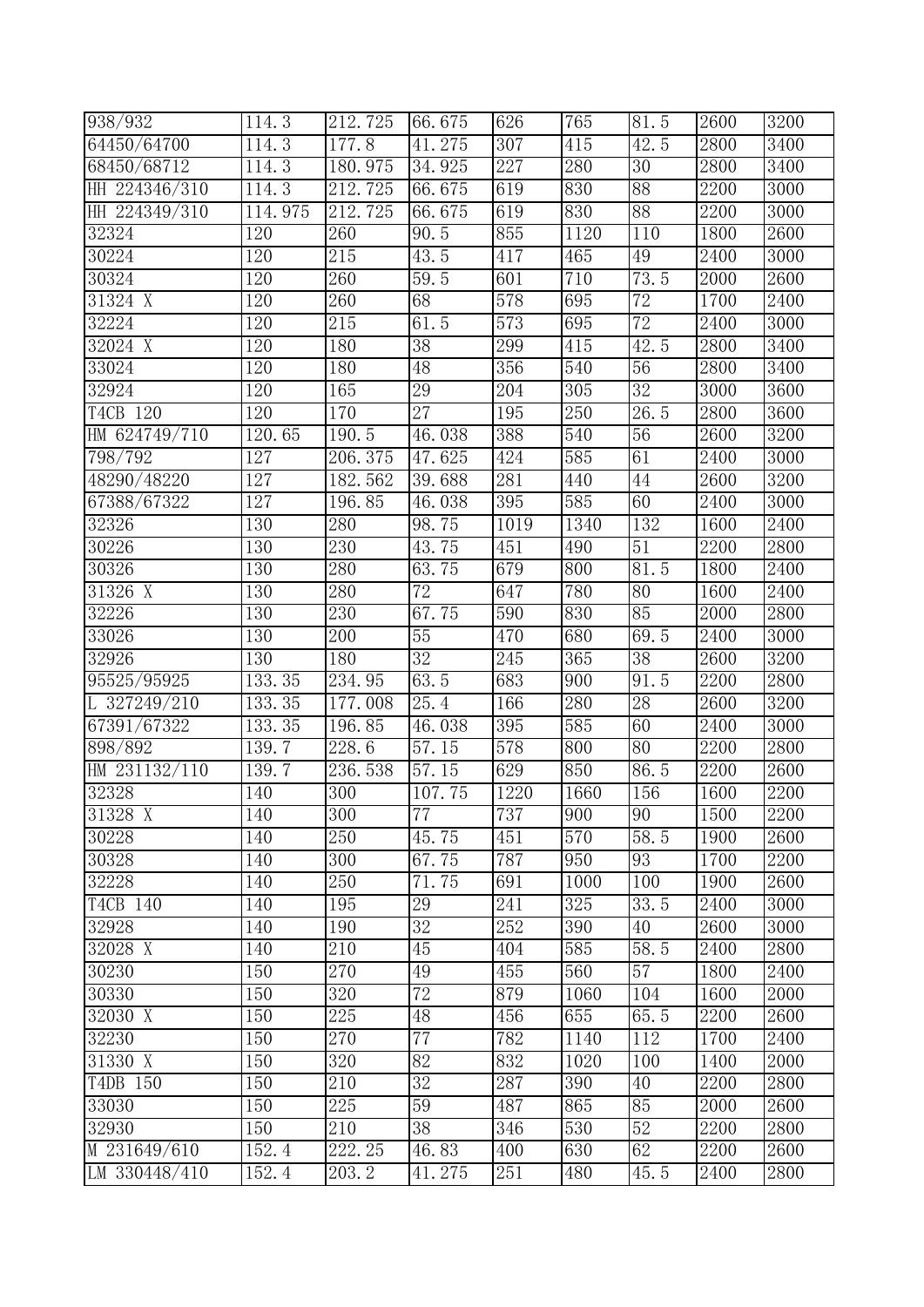| L 432348/310         | 158.75           | 205.583          | 23.812          | 168  | 280  | $\overline{27}$  | 2200 | 2800 |
|----------------------|------------------|------------------|-----------------|------|------|------------------|------|------|
| L $432349/310$       | 158.75           | 205.583          | 23.813          | 168  | 280  | $\overline{27}$  | 2200 | 2800 |
| 30232                | 160              | 290              | 52              | 566  | 735  | 72               | 1600 | 2200 |
| 30332                | 160              | 340              | $\overline{75}$ | 970  | 1180 | 114              | 1500 | 2000 |
| 32232                | 160              | 290              | 84              | 934  | 1400 | 132              | 1600 | 2200 |
| 32032 X              | 160              | 240              | 51              | 532  | 780  | 76.5             | 2000 | 2400 |
| T4DB 160             | 160              | 220              | $\overline{32}$ | 257  | 415  | 41.5             | 2000 | 2600 |
| 32932                | 160              | 220              | 38              | 349  | 540  | 53               | 2200 | 2600 |
| T4EE 160             | 160              | 245              | 61              | 649  | 980  | 96.5             | 2000 | 2400 |
| HH 437549/510        | 165.1            | 336.55           | 92.075          | 1198 | 1700 | 156              | 1400 | 1900 |
| 30234                | 170              | 310              | $\overline{57}$ | 657  | 865  | 83               | 1500 | 2000 |
| 30334                | 170              | 360              | 80              | 1103 | 1340 | 129              | 1400 | 1800 |
| 32234                | 170              | 310              | 91              | 1075 | 1630 | $\overline{150}$ | 1500 | 2000 |
| 32034 X              | 170              | 260              | $\overline{57}$ | 625  | 915  | 88               | 1900 | 2200 |
| T4DB 170             | 170              | 230              | 32              | 307  | 440  | 43               | 2000 | 2600 |
| 32934                | 170              | 230              | $\overline{38}$ | 351  | 585  | $\overline{55}$  | 2000 | 2400 |
| 94700/94113          | 177.8            | 288.925          | 63.5            | 774  | 1140 | 108              | 1700 | 2000 |
| M 336948/912         | 178.595          | 265.112          | 51.595          | 532  | 880  | 85               | 1700 | 2200 |
| M 336949/912         | 179.934          | 265.112          | 51.595          | 532  | 880  | 85               | 1700 | 2200 |
| 30236                | 180              | 320              | 57              | 629  | 815  | 80               | 1500 | 2000 |
| 32236                | 180              | 320              | 91              | 1069 | 1630 | 150              | 1400 | 1900 |
| T4DB 180             | 180              | 240              | $\overline{32}$ | 309  | 450  | 44               | 2000 | 2400 |
| 32036 X              | 180              | 280              | 64              | 793  | 1160 | 110              | 1700 | 2200 |
| 32936                | 180              | 250              | $\overline{45}$ | 435  | 735  | 68               | 1900 | 2200 |
| 87737/87111          | 187.325          | 282.575          | 50.8            | 427  | 695  | 67               | 1600 | 2000 |
| M 239447/410         | 189.738          | 279.4            | 52.388          | 643  | 980  | 93               | 1700 | 2000 |
| 30238                | 190              | $\overline{340}$ | 60              | 763  | 1000 | 95               | 1400 | 1800 |
| 32238                | 190              | 340              | 97              | 1267 | 1930 | 176              | 1300 | 1800 |
| JM 738249/210        | 190              | 260              | 46              | 443  | 765  | 72               | 1800 | 2200 |
| 32038 X              | 190              | 290              | 64              | 806  | 1200 | 112              | 1600 | 2000 |
| 32938                | 190              | 260              | 45              | 443  | 765  | 72               | 1800 | 2200 |
| 87750/87111          | 190.5            | 282.575          | 50.8            | 427  | 695  | 67               | 1600 | 2000 |
| LL 639249/210        | 196.85           | 241.3            | 23.812          | 189  | 315  | 29               | 1900 | 2400 |
| LM 739749/710        | 196.85           | 257.175          | 39.688          | 339  | 655  | 58.5             | 1800 | 2200 |
| 67981/67919          | 198.298          | 279.4            | 46.038          | 465  | 830  | 76.5             | 1600 | 2000 |
| 67982/67919          | 199.949          | 279.4            | 46.038          | 465  | 830  | 76.5             | 1600 | 2000 |
| 30240                | 200              | 360              | 64              | 845  | 1120 | 106              | 1300 | 1700 |
| $32040 \overline{X}$ | $\overline{200}$ | $\overline{310}$ | $\overline{70}$ | 800  | 1370 | 127              | 1400 | 1900 |
| T4DB 200             | 200              | 270              | 37              | 401  | 600  | 57               | 1700 | 2200 |
| 32240                | 200              | 360              | 104             | 1300 | 2000 | 180              | 1300 | 1700 |
| 32940                | 200              | 280              | 51              | 588  | 950  | 88               | 1700 | 2000 |
| 67983/67920          | 203.2            | 282.575          | 46.038          | 465  | 830  | 76.5             | 1600 | 2000 |
| LM 241148/110        | 203.987          | 276.225          | 42.862          | 478  | 780  | 72               | 1700 | 2000 |
| H 242649/610         | 206.375          | 336.55           | 98.425          | 1230 | 2160 | 190              | 1300 | 1800 |
| 67985/67920          | 206.375          | 282.575          | 46.038          | 465  | 830  | 76.5             | 1600 | 2000 |
| 30244                | 220              | 400              | 72              | 1059 | 1400 | 127              | 1200 | 1600 |
| 32244                | 220              | 400              | 114             | 1720 | 2700 | 232              | 1100 | 1500 |
| 32044 X              | 220              | 340              | 76              | 955  | 1660 | 150              | 1300 | 1700 |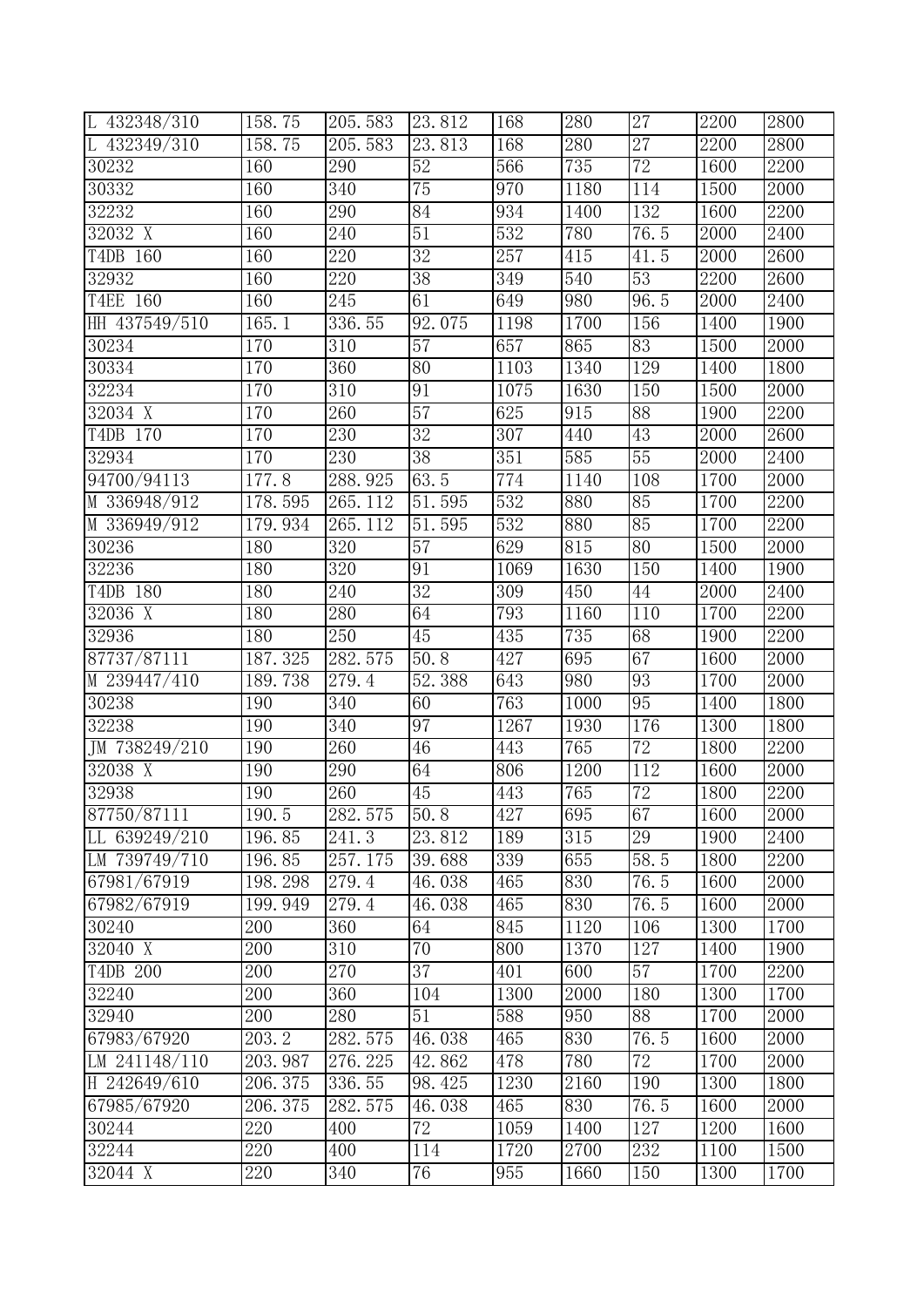| 32944                  | 220                    | 300                | 51              | 601  | 1000 | $\overline{9}1.5$ | 1500 | 1900 |
|------------------------|------------------------|--------------------|-----------------|------|------|-------------------|------|------|
| M 244249 A/210         | 220.662                | 314.325            | 61.912          | 784  | 1320 | 118               | 1500 | 1800 |
| LM 245846/810          | 230.188                | 317.5              | 47.625          | 556  | 980  | $\overline{90}$   | 1300 | 1800 |
| 544091/544118          | 231.775                | 300.038            | 33.338          | 267  | 425  | 39                | 1500 | 1900 |
| LM 245848/810          | $\overline{231}$ . 775 | $317.\overline{5}$ | 47.625          | 556  | 980  | 90                | 1300 | 1800 |
| LM 545848/810          | 234.848                | 314.325            | 49.212          | 608  | 1000 | 91.5              | 1500 | 1800 |
| 30248                  | 240                    | 440                | 79              | 1300 | 1760 | 156               | 1000 | 1400 |
| T4EB 240               | 240                    | 320                | 42              | 458  | 815  | 73.5              | 1300 | 1700 |
| 32248                  | 240                    | 440                | 127             | 1918 | 3350 | 270               | 1000 | 1300 |
| 32248/PEX              | 240                    | 440                | 127             | 2206 | 3350 | 270               | 1100 | 1300 |
| T2EE 240               | 240                    | 320                | $\overline{57}$ | 761  | 1320 | 118               | 1400 | 1700 |
| 32048 X                | 240                    | 360                | 76              | 989  | 1800 | 156               | 1200 | 1600 |
| 32948                  | 240                    | 320                | 51              | 624  | 1080 | 96.5              | 1400 | 1700 |
| HH 953749/710          | 254                    | 533.4              | 133.35          | 2012 | 2750 | 228               | 800  | 1100 |
| BT1B 332901            | 254                    | 533.4              | 133.35          | 2090 | 2900 | 240               | 800  | 1100 |
| M 349547/510           | 255.6                  | 342.9              | 57.15           | 698  | 1400 | 125               | 1200 | 1600 |
| M 349549/510           | 257.175                | 342.9              | 57.15           | 698  | 1400 | 125               | 1200 | 1600 |
| M 249747/710           | 257.175                | 358.775            | 71.438          | 895  | 1760 | 156               | 1200 | 1600 |
| BT1B 332973            | 260                    | 540                | 109             | 2120 | 3050 | 250               | 850  | 1300 |
| 32252 J2               | 260                    | 480                | 137             | 2200 | 3650 | 300               | 900  | 1200 |
| 32052 X                | 260                    | 400                | $\overline{87}$ | 1241 | 2200 | 190               | 1100 | 1400 |
| 32252                  | 260                    | 480                | 137             | 2340 | 3650 | 300               | 900  | 1200 |
| 32952                  | 260                    | 360                | 63.5            | 910  | 1530 | 134               | 1300 | 1600 |
| 38880/38820            | 263.525                | 325.438            | 28.575          | 273  | 550  | 48                | 1400 | 1700 |
| LM 451345/310          | 263.525                | 355.6              | 57.15           | 789  | 1400 | 122               | 1300 | 1600 |
| 32256                  | 280                    | 500                | 137             | 2410 | 3900 | 310               | 850  | 1200 |
| 32256 J2               | 280                    | 500                | 137             | 2240 | 3900 | 310               | 850  | 1200 |
| $32056$ X              | 280                    | 420                | $\overline{87}$ | 1288 | 2360 | $\overline{200}$  | 1000 | 1300 |
| 32956                  | 280                    | 380                | 63.5            | 950  | 1660 | 143               | 1200 | 1400 |
| L $555249/210$         | $\overline{292.1}$     | 374.65             | 47.625          | 539  | 1140 | 98                | 1100 | 1500 |
| 32060 X                | $\overline{300}$       | 460                | 100             | 1644 | 3000 | 245               | 900  | 1200 |
| 32260 J2/HA1           | 300                    | 540                | 149             | 2750 | 4750 | 365               | 800  | 1100 |
| 32260                  | $\overline{300}$       | 540                | 149             | 2935 | 4750 | 365               | 800  | 1100 |
| 32960                  | 300                    | 420                | 76              | 1126 | 2240 | 186               | 950  | 1300 |
| HH 258248/210          | 300                    | 495.3              | 141.288         | 2330 | 4550 | 355               | 850  | 1300 |
| BT1B 617089 B          | 304.8                  | 546.1              | 171.053         | 3030 | 5600 | 415               | 800  | 1100 |
| L $357049/010$         | 304.8                  | 393.7              | 50.8            | 655  | 1220 | 104               | 1100 | 1400 |
| LM 757049/010          | 304.8                  | 406.4              | 63.5            | 775  | 1700 | 143               | 1000 | 1300 |
| HM 259048/010/HA4317.5 |                        | 447.675            | 85.725          | 1363 | 2700 | 220               | 900  | 1200 |
| 32064 X                | 320                    | 480                | 100             | 1663 | 3100 | 250               | 850  | 1100 |
| 32264                  | 320                    | 580                | 159             | 3353 | 5500 | 415               | 750  | 1000 |
| 32964                  | 320                    | 440                | 76              | 1156 | 2360 | 193               | 900  | 1200 |
| EE 526130/526190       | 330.2                  | 482.6              | 85.725          | 1210 | 2500 | 204               | 850  | 1200 |
| HM 261049/010          | 333.375                | 469.9              | 90.488          | 1428 | 2850 | 232               | 850  | 1200 |
| 32968                  | 340                    | 460                | 76              | 1163 | 2400 | 196               | 850  | 1200 |
| LM 361649/610          | 342.9                  | 450.85             | 66.675          | 1000 | 2200 | 180               | 900  | 1200 |
| LM 361649 A/610        | 343.154                | 450.85             | 66.675          | 1000 | 2200 | 180               | 900  | 1200 |
| HM 262749/710          | 346.075                | 488.95             | 95.25           | 1533 | 3150 | 255               | 850  | 1100 |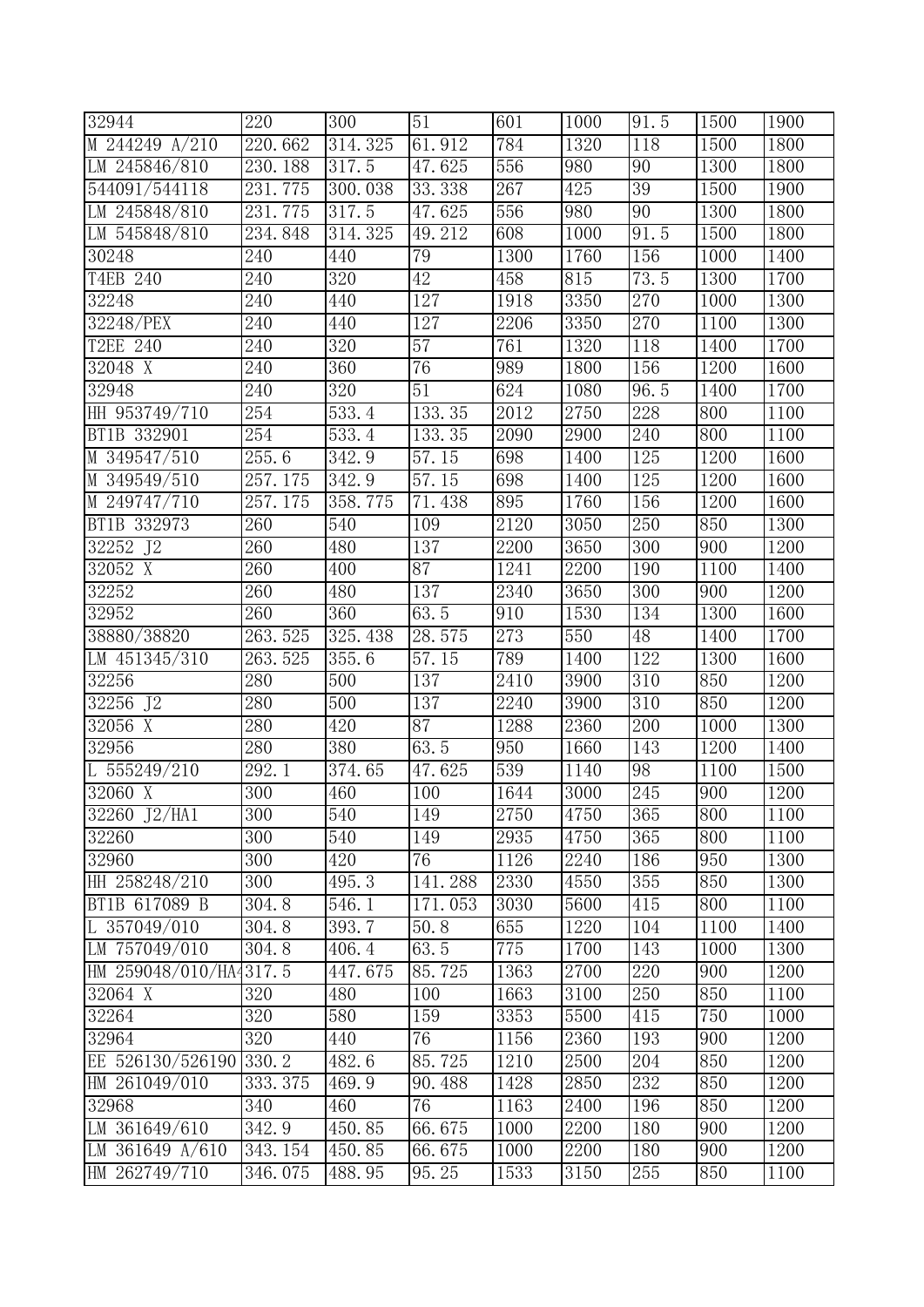| 431884 A                 | 355.65                 | $\overline{482}$ . 65 | 60.32   | 572  | 1200              | 98               | 850 | 1300             |
|--------------------------|------------------------|-----------------------|---------|------|-------------------|------------------|-----|------------------|
| 32972                    | 360                    | 480                   | 76      | 1191 | 2550              | 204              | 800 | 1100             |
| L 865547/512             | 381                    | 479.425               | 49.213  | 638  | 1500              | 120              | 800 | 1100             |
| HM 266449/410            | 384.175                | 546.1                 | 104.775 | 1870 | 4150              | 320              | 750 | 1100             |
| LL 566848/810/HA1403.225 |                        | 460.375               | 28.575  | 246  | 765               | 58.5             | 800 | 1200             |
| L 467549/510             | 406.4                  | 508                   | 61.912  | 887  | 2120              | 166              | 750 | 1000             |
| EE 285160/285226 406.4   |                        | 574.675               | 76.2    | 935  | 2040              | 163              | 700 | 1000             |
| H 969249/210/HA4 406.4   |                        | 762                   | 180.975 | 3690 | 6100              | 440              | 500 | 700              |
| LM 567949/910/HA1406.4   |                        | 549.275               | 85.725  | 1467 | 3050              | 236              | 700 | 950              |
| M 268749/710             | 415.925                | 590.55                | 114.3   | 2120 | 4800              | 365              | 670 | 1000             |
| EE 241693/242375         | 430.212                | 603.25                | 76.2    | 1100 | 2320              | 186              | 670 | 950              |
| LM 869448/410            | $\overline{4}31.8$     | 571.5                 | 74.612  | 1145 | 2550              | 204              | 670 | $\overline{900}$ |
| BT1B 328284/HA1          | 431.8                  | 571.5                 | 89.694  | 1450 | 3450              | 265              | 670 | 900              |
| BT1B 332900              | 431.902                | 685.698               | 177.8   | 3910 | 8650              | 585              | 560 | 850              |
| M 270749/710             | 447.675                | 635                   | 120.65  | 2380 | 5500              | 400              | 600 | 900              |
| EE 737181/737260         | 457.2                  | 660.4                 | 91.28   | 1790 | 3650              | 275              | 600 | 800              |
| LM 770949/910            | 457.2                  | 603.25                | 85.725  | 1450 | 3400              | 265              | 630 | $\overline{950}$ |
| L 570649/610             | 457.2                  | 573.088               | 74.612  | 1205 | 3000              | 228              | 670 | 900              |
| LM 272235/210            | 457.2                  | 615.95                | 85.725  | 1470 | 3800              | 280              | 600 | 900              |
| 332304 A                 | 460                    | 860                   | 210     | 5610 | 10200             | 695              | 480 | 670              |
| BT1B 332529/HA1          | 479.425                | 679.45                | 128.588 | 2750 | 6300              | 455              | 560 | 850              |
| BT1-8003/HA1             | 479.425                | 717.55                | 136.525 | 3030 | 6800              | 490              | 530 | 800              |
| EE 243190/243250         | 482.6                  | 634.873               | 80.962  | 1470 | 3650              | 280              | 600 | 850              |
| LM 772748/710/HA1488.95  |                        | 634.873               | 84.138  | 1450 | 3650              | 265              | 600 | 850              |
| EE 243196/243250/498.475 |                        | 634.873               | 80.962  | 1470 | 3650              | 270              | 600 | 850              |
| EE 243196 AX/2431498.475 |                        | 634.873               | 80.962  | 1470 | 3650              | 280              | 600 | 850              |
| EE 982051/982900 520.7   |                        | 736.6                 | 88.9    | 1650 | 3350              | 250              | 530 | 750              |
| BT1B 328017/HA4          | 536.575                | 820                   | 152     | 3910 | 7800              | 540              | 450 | 670              |
| M 276449/410             | 536.575                | 761.873               | 146.05  | 3360 | 8000              | 550              | 500 | 670              |
| LL 575349/310            | 539.75                 | 635                   | 50.8    | 781  | $\overline{2160}$ | 160              | 560 | 850              |
| L 476549 AX/510          | $\overline{549}$ . 199 | 692.15                | 80.963  | 1340 | 3450              | 255              | 530 | 1100             |
| L 476549/510             | 549.275                | 692.15                | 80.963  | 1340 | 3450              | 250              | 530 | 700              |
| EE 843220/843290         | 558.8                  | 736.6                 | 88.108  | 1830 | 4150              | 305              | 500 | 750              |
| LM 377449/410            | 558.8                  | 736.6                 | 104.775 | 2330 | 5700              | 405              | 500 | 750              |
| BT1B 334018/HA5          | 560                    | 1080                  | 265     | 8970 | 16000             | 1000             | 360 | 480              |
| EE 649239/649310         | 607.72                 | 787.4                 | 93.662  | 2160 | 5300              | 380              | 450 | 670              |
| EE 649240/649310         | 609.6                  | 787.4                 | 93.663  | 2160 | 5300              | 380              | 450 | 600              |
| 80780/80720              | 635                    | 736.6                 | 57.15   | 858  | 2650              | 186              | 480 | 700              |
| BT1B 334140/HA4          | 660.4                  | 1000                  | 152.4   | 4400 | 9500              | 620              | 360 | 530              |
| L $281147/110$           | 660.4                  | 812.8                 | 95.25   | 1940 | 5600              | $\overline{380}$ | 430 | 560              |
| LM 281849/810/HA4679.45  |                        | 901.7                 | 142.875 | 3580 | 9000              | 600              | 380 | 560              |
| BT1B 332787/HA4          | 680                    | 1000                  | 190     | 5610 | 12700             | 800              | 360 | 500              |
| BT1B 332705/HA4          | 682.625                | 1080                  | 200     | 6710 | 13200             | 830              | 320 | 480              |
| EE 655270/655345         | 685.8                  | 876.3                 | 93.662  | 2120 | 5500              | 375              | 400 | 530              |
| BT1B 332890/HA1          | 710                    | $\overline{950}$      | 113     | 2860 | 6550              | 450              | 360 | 530              |
| BT1B 328068/HA4          | 711.2                  | 939.8                 | 120.65  | 2640 | 6200              | 425              | 340 | 480              |
| EE 755285/755360         | 723.9                  | 914.4                 | 84.138  | 2050 | 4900              | 335              | 380 | 560              |
| LM 283649/610/HA1749.3   |                        | 990.6                 | 159.5   | 4570 | 12000             | 750              | 340 | 500              |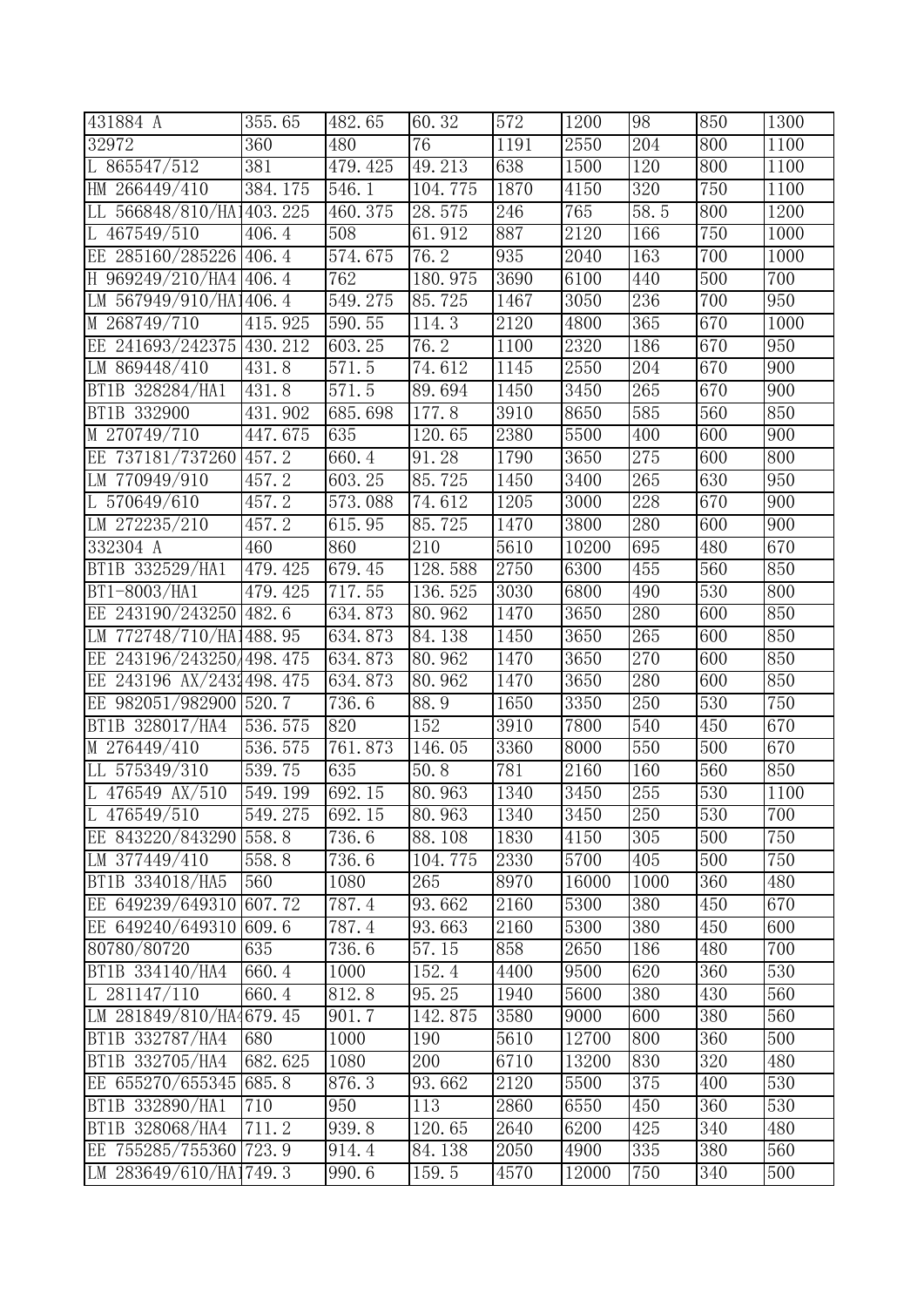| LL 483448/418                     | 760             | 889             | 69.85           | 1230 | 3800            | 255             | 560  | 560              |
|-----------------------------------|-----------------|-----------------|-----------------|------|-----------------|-----------------|------|------------------|
| L 183448/410                      | 760             | 889             | 88.9            | 1870 | 5850            | 380             | 360  | 530              |
| 183449/410                        | 762             | 889             | 88.9            | 1870 | 5850            | 380             | 360  | 530              |
| 483449/418<br>LL                  | 762             | 889             | 69.85           | 1230 | 3800            | 255             | 380  | 560              |
| EE 752305/752380                  | 774.7           | 965.2           | 93.662          | 1940 | 4900            | 335             | 340  | $\overline{500}$ |
| 584449/410<br>LL                  | 801.688         | 914.4           | 58.738          | 1100 | 3550            | 232             | 360  | 480              |
| EE 763330/763410                  | 838.2           | 1041.4          | 93.663          | 2010 | 5200            | 345             | 320  | 430              |
| EE 157337/157430 857.25           |                 | 1092.2          | 120.65          | 2810 | 7350            | 475             | 300  | 430              |
| BT1B 328214/HA5                   | 900             | 1180            | 122             | 3960 | 9150            | 585             | 260  | 360              |
| 687949/910<br>LL                  | 977.9           | 1130.3          | 66.675          | 1450 | 4400            | 285             | 260  | 380              |
| EE 168400/168500 1016             |                 | 1270            | 101.6           | 2750 | 7500            | 465             | 240  | 320              |
| Matched single row tapered roller |                 |                 | bearings        |      |                 |                 |      |                  |
| 31305/DF                          | 25              | 62              | 36.5            | 79.9 | 80              | 8.65            | 6700 | 11000            |
| 31306/DF                          | $\overline{30}$ | 72              | 41.5            | 100  | 100             | 11.4            | 5600 | 9500             |
| 32206/DF                          | 30              | 62              | 42.5            | 106  | 116             | 12.7            | 7500 | 11000            |
| 30306/DF                          | $\overline{30}$ | $\overline{72}$ | 41.5            | 119  | 112             | 12.7            | 6700 | 10000            |
| 30206/DF                          | $\overline{30}$ | 62              | 34.5            | 85.7 | $\overline{88}$ | 9.65            | 7500 | 11000            |
| 30307/DF                          | 35              | 80              | 45.5            | 152  | 150             | 16.6            | 6000 | 9000             |
| 33207/DF                          | 35              | 72              | 56              | 178  | 212             | 23.6            | 6300 | 9500             |
| 32207/DF                          | 35              | 72              | 48.5            | 139  | 156             | 17              | 6300 | 9500             |
| $32007$ X/DF                      | $\overline{35}$ | 62              | $\overline{36}$ | 89.7 | 108             | 11.6            | 7000 | 10000            |
| 31307/DF                          | $\overline{35}$ | 80              | 45.5            | 129  | 134             | 15.6            | 5000 | 8500             |
| 30208/DF                          | 40              | 80              | 39.5            | 130  | 137             | 15.3            | 5600 | 8500             |
| 33108/DF                          | 40              | $\overline{75}$ | $\overline{52}$ | 167  | 208             | 22.8            | 6000 | 9000             |
| 31308/DF                          | 40              | 90              | 50.5            | 156  | 163             | 19              | 4500 | 7500             |
| 30309/DF                          | 45              | 100             | 54.5            | 227  | 240             | 28.5            | 4500 | 7000             |
| 31309/DF                          | $\overline{45}$ | 100             | 54.5            | 194  | 204             | 24.5            | 4000 | 6700             |
| 32209/DF                          | $\overline{45}$ | 85              | 49.5            | 169  | 196             | 22              | 5300 | 8000             |
| 32009 X/DF                        | 45              | 75              | 40              | 123  | 160             | 17.6            | 5600 | 8500             |
| 32010 X/DF                        | 50              | 80              | 40              | 129  | 176             | 19.3            | 5300 | 8000             |
| 33210/DF                          | $\overline{50}$ | 90              | 64              | 243  | 320             | 36.5            | 4800 | 7000             |
| 30210/DF                          | 50              | 90              | 43.5            | 160  | 183             | 20.8            | 4800 | 7500             |
| 31310/DF                          | $\overline{50}$ | 110             | 58.5            | 224  | 240             | 28.5            | 3600 | 6000             |
| 32210/DF                          | 50              | 90              | 49.5            | 173  | 200             | 22.8            | 4800 | 7500             |
| 33010/DF                          | 50              | 80              | 48              | 145  | 204             | 22.8            | 5300 | 8000             |
| 32211/DF                          | $\overline{55}$ | 100             | 53.5            | 222  | 260             | 30              | 4300 | 6700             |
| $32011$ X/DF                      | $\overline{55}$ | 90              | 46              | 170  | 232             | $\overline{26}$ | 4500 | 7000             |
| 30211/DF                          | 55              | 100             | 45.5            | 190  | 212             | $\overline{24}$ | 4500 | 6700             |
| 33011/DF                          | $\overline{55}$ | 90              | 54              | 191  | 270             | 30.5            | 4500 | 7000             |
| 30311/DF                          | 55              | 120             | 63              | 302  | 325             | $\overline{39}$ | 3800 | 5600             |
| 31311/DF                          | $\overline{55}$ | 120             | 63              | 256  | 275             | 33.5            | 3400 | 5600             |
| 31312/DF                          | 60              | 130             | 67              | 303  | 335             | 40.5            | 3000 | 5300             |
| 33212/DF                          | 60              | 110             | 76              | 354  | 475             | 53              | 3800 | 6000             |
| 32312/DF                          | 60              | 130             | 97              | 483  | 585             | 68              | 3200 | 5300             |
| 30312/DF                          | 60              | 130             | 67              | 357  | 390             | 47.5            | 3600 | 5300             |
| 32212/DF                          | 60              | 110             | 59.5            | 266  | 320             | 37.5            | 4000 | 6000             |
| 32012 X/DF                        | 60              | 95              | 46              | 173  | 245             | $\overline{27}$ | 4300 | 6700             |
| 30212/DF                          | 60              | 110             | 47.5            | 207  | 228             | 26.5            | 4000 | 6000             |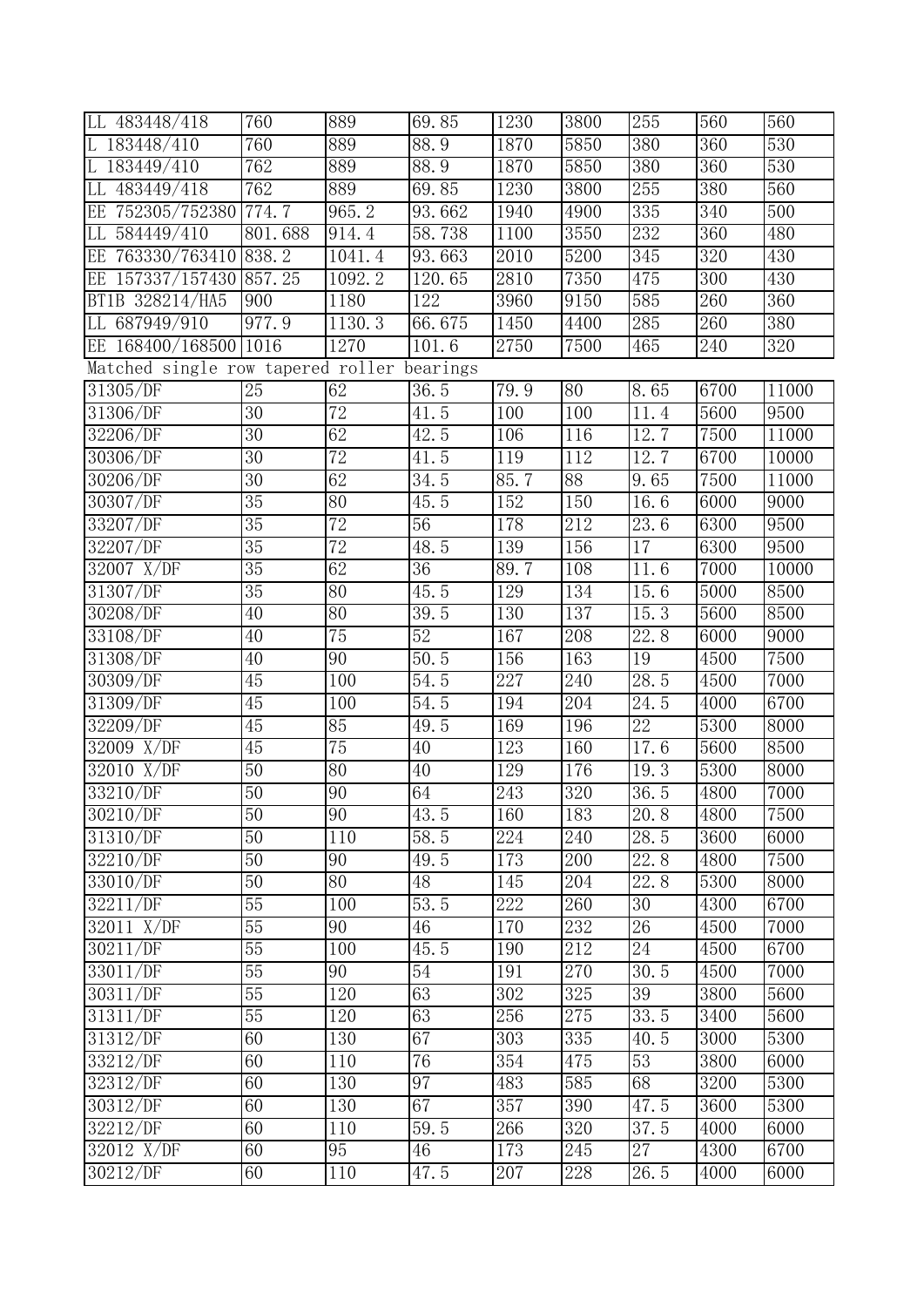| 30213/DF              | 65              | $\overline{120}$ | 49.5            | 242              | $\overline{270}$ | 32.5                | 3600              | 5600 |
|-----------------------|-----------------|------------------|-----------------|------------------|------------------|---------------------|-------------------|------|
| 32013 X/DF            | 65              | 100              | 46              | 176              | 255              | 28                  | 4000              | 6000 |
| 32213/DF              | 65              | 120              | 65.5            | 320              | 390              | 45.5                | 3600              | 5600 |
| 31313/DF              | 65              | 140              | $\overline{72}$ | 348              | 380              | $\overline{4}7.5$   | 2800              | 4800 |
| $33013/\overline{DF}$ | 65              | 100              | 54              | 204              | 310              | $\overline{34}$ . 5 | 4000              | 6300 |
| 32014 X/DF            | $\overline{70}$ | 110              | 50              | 214              | 305              | 34.5                | 3800              | 5600 |
| 33014/DF              | $\overline{70}$ | 110              | 62              | 273              | 400              | 45.5                | 3800              | 5600 |
| 33114/DF              | $\overline{70}$ | 120              | 74              | 361              | 500              | 57                  | 3600              | 5300 |
| 31314/DF              | $\overline{70}$ | 150              | 76              | 393              | 440              | 54                  | 2600              | 4500 |
| 32214/DF              | $\overline{70}$ | 125              | 66.5            | 334              | 415              | 49                  | 3400              | 5300 |
| 33015/DF              | $\overline{75}$ | 115              | 62              | 286              | 455              | 52                  | 3600              | 5300 |
| 33115/DF              | $\overline{75}$ | 125              | 74              | 370              | 530              | 60                  | 3400              | 5000 |
| 31315/DF              | $\overline{75}$ | 160              | $\overline{80}$ | 438              | 490              | 58.5                | 2400              | 4300 |
| 33215/DF              | $\overline{75}$ | 130              | 82              | 436              | 600              | 68                  | 3200              | 4800 |
| 32215/DF              | $\overline{75}$ | 130              | 66.5            | 337              | 425              | 49                  | 3200              | 5000 |
| 33015/DFC240          | 75              | 115              | 62              | 286              | 455              | 52                  | 3600              | 5300 |
| 32315/DF              | $\overline{75}$ | 160              | 116             | 713              | 880              | 102                 | 2600              | 4300 |
| 30215/DF              | $\overline{75}$ | 130              | 54.5            | 293              | 355              | 41.5                | 3400              | 5000 |
| 32216/DF              | 80              | 140              | 70.5            | 391              | 490              | 57                  | 3000              | 4500 |
| 33116/DF              | 80              | 130              | 74              | 379              | 560              | 62                  | 3200              | 4800 |
| $32016$ X/DF          | 80              | 125              | $\overline{58}$ | 288              | 430              | 49                  | $\overline{3200}$ | 5000 |
| 33216/DF              | 80              | 140              | $\overline{92}$ | $\overline{527}$ | 750              | 83                  | 3000              | 4500 |
| 32316/DF              | 80              | 170              | 123             | 693              | 1000             | 112                 | 2400              | 4000 |
| 31316/DF              | 80              | 170              | 85              | 473              | 530              | 61                  | 2400              | 4000 |
| 33017/DF              | 85              | 130              | 72              | 382              | 620              | 69.5                | 3200              | 4800 |
| 31317/DF              | 85              | 180              | 89              | 510              | 570              | 64                  | 2200              | 3800 |
| 32017 X/DF            | 85              | 130              | 58              | 293              | 450              | 51                  | 3200              | 4800 |
| 30217/DF              | 85              | 150              | 61              | 370              | 440              | 51                  | $\overline{3}000$ | 4300 |
| 33217/DF              | 85              | 150              | 98              | 606              | 850              | 96.5                | 2800              | 4300 |
| 32217/DF              | 85              | 150              | $\overline{77}$ | 451              | 570              | 65.5                | 2800              | 4300 |
| 30218/DF              | $\overline{90}$ | 160              | 65              | 411              | 490              | 57                  | 2800              | 4000 |
| 31318/DF              | 90              | 190              | 93              | 486              | 630              | 71                  | 1900              | 3400 |
| 32218/DF              | $\overline{90}$ | 160              | $\overline{85}$ | 529              | 680              | 76.5                | 2600              | 4000 |
| 32318/DF              | 90              | 190              | 135             | 835              | 1220             | 132                 | 2200              | 3600 |
| 32018 X/DF            | 90              | 140              | 64              | 356              | 540              | 62                  | 3000              | 4300 |
| 33018/DF              | 90              | 140              | 78              | 457              | 710              | 78                  | 3000              | 4500 |
| 32219/DF              | 95              | 170              | 91              | 597              | 780              | 86.5                | 2600              | 3800 |
| 31319/DF              | 95              | 200              | 99              | 539              | 710              | 78                  | 1800              | 3400 |
| $33019/\overline{DF}$ | $\overline{95}$ | 145              | 78              | 467              | 735              | 81.5                | 2800              | 4300 |
| 32019 X/DF            | 95              | 145              | 64              | 353              | 540              | 61                  | 2800              | 4300 |
| 32320/DF              | 100             | 215              | 155             | 1057             | 1560             | 166                 | 1900              | 3200 |
| 31320 X/DF            | 100             | $\overline{215}$ | 113             | 685              | 930              | 102                 | 1700              | 3000 |
| 32020 X/DF            | 100             | 150              | 64              | 359              | 560              | 62                  | 2600              | 4000 |
| 32920/DF              | 100             | 140              | $\overline{50}$ | 252              | 405              | $\overline{45}$     | 2800              | 4300 |
| 30220/DF              | 100             | 180              | 74              | 521              | 640              | 72                  | 2400              | 3600 |
| 30320/DF              | 100             | 215              | 103             | 739              | 980              | 106                 | 1900              | 3200 |
| 32220/DF              | 100             | 180              | 98              | 668              | 880              | 96.5                | 2400              | 3600 |
| 32221/DF              | 105             | 190              | 106             | 760              | 1020             | 110                 | 2200              | 3400 |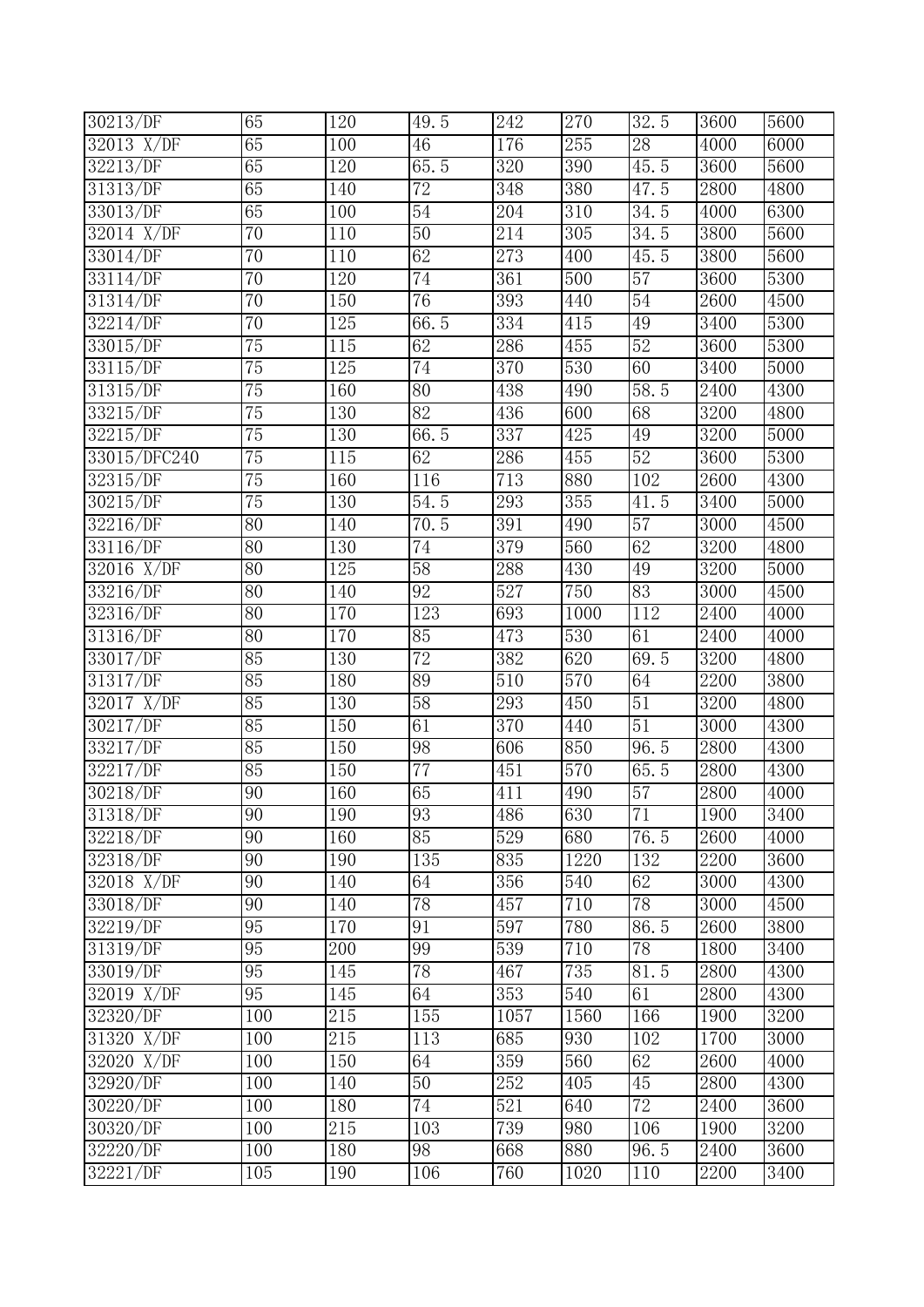| 32021 X/DF            | 105              | 160 | $\overline{70}$      | 426  | 670  | 73.5             | 2600        | 3800 |
|-----------------------|------------------|-----|----------------------|------|------|------------------|-------------|------|
| 30221/DF              | 105              | 190 | 78                   | 571  | 710  | 80               | 2200        | 3400 |
| 32222/DF              | 110              | 200 | 112                  | 842  | 1140 | 122              | 2200        | 3200 |
| 32022 X/DFC200        | 110              | 170 | 76                   | 494  | 780  | 80               | <b>2400</b> | 3600 |
| 30222/DF              | 110              | 200 | $\overline{82}$      | 561  | 800  | 86.5             | 2000        | 3200 |
| 31322 X/DF            | 110              | 240 | 126                  | 841  | 1160 | 122              | 1500        | 2800 |
| 33122/DF              | 110              | 180 | 112                  | 781  | 1250 | 132              | 2200        | 3400 |
| 32022 X/DF            | 110              | 170 | 76                   | 494  | 780  | 80               | 2400        | 3600 |
| 32322/DF              | 110              | 240 | 169                  | 1158 | 1660 | 173              | 1700        | 2800 |
| 30224/DF              | 120              | 215 | 87                   | 716  | 915  | 98               | 2000        | 3000 |
| 32024 X/DF            | 120              | 180 | 76                   | 513  | 830  | 85               | 2200        | 3400 |
| 30324/DF              | 120              | 260 | 119                  | 1031 | 1400 | 146              | 1600        | 2600 |
| 32224/DF              | 120              | 215 | 123                  | 983  | 1400 | 143              | 2000        | 3000 |
| 32324/DF              | 120              | 260 | 181                  | 1466 | 2240 | 220              | 1600        | 2600 |
| 31324 X/DF            | 120              | 260 | 136                  | 992  | 1400 | 146              | 1400        | 2400 |
| 33024/DF              | $\overline{120}$ | 180 | 96                   | 611  | 1080 | 112              | 2200        | 3400 |
| 32926/DF              | 130              | 180 | 64                   | 420  | 735  | 76.5             | 2200        | 3200 |
| 31326 X/DF            | 130              | 280 | 144                  | 1110 | 1560 | 160              | 1300        | 2400 |
| 30326/DF              | 130              | 280 | $\overline{127}$ . 5 | 1165 | 1600 | 163              | 1400        | 2400 |
| 32226/DF              | 130              | 230 | 135.5                | 1012 | 1660 | 170              | 1600        | 2800 |
| 30226/DF              | 130              | 230 | 87.5                 | 774  | 980  | 102              | 1800        | 2800 |
| 32228/DF              | 140              | 250 | 143.5                | 1185 | 2000 | 200              | 1500        | 2600 |
| 32928/DF              | 140              | 190 | 64                   | 432  | 780  | 80               | 2000        | 3000 |
| 30228/DF              | 140              | 250 | 91.5                 | 773  | 1140 | 116              | 1500        | 2600 |
| 32028 X/DF            | 140              | 210 | $\overline{90}$      | 692  | 1160 | 116              | 1900        | 2800 |
| 31328 X/DF            | 140              | 300 | 154                  | 1264 | 1800 | 180              | 1200        | 2200 |
| 31330 X/DF            | 150              | 320 | 164                  | 1427 | 2040 | $\overline{200}$ | 1100        | 2000 |
| 30230/DF              | 150              | 270 | 98                   | 781  | 1120 | 114              | 1400        | 2400 |
| 32030 X/DF            | 150              | 225 | 96                   | 782  | 1320 | 132              | 1800        | 2600 |
| 30330/DF              | 150              | 320 | 144                  | 1507 | 2120 | 208              | 1300        | 2000 |
| 32230/DF              | 150              | 270 | 154                  | 1341 | 2280 | 224              | 1400        | 2400 |
| 32232/DF              | 160              | 290 | 168                  | 1602 | 2800 | 265              | 1300        | 2200 |
| 32032 X/DF            | 160              | 240 | 102                  | 912  | 1560 | 153              | 1600        | 2400 |
| $3023\overline{2/DF}$ | 160              | 290 | 104                  | 971  | 1460 | 143              | 1300        | 2200 |
| 32234/DF              | 170              | 310 | 182                  | 1843 | 3250 | 300              | 1200        | 2000 |
| 32034 X/DF            | 170              | 260 | 114                  | 1071 | 1830 | 176              | 1500        | 2200 |
| 30234/DF              | 170              | 310 | 114                  | 1126 | 1730 | 166              | 1200        | 2000 |
| 30236/DF              | 180              | 320 | 114                  | 1079 | 1630 | 160              | 1200        | 2000 |
| 32036 X/DF            | 180              | 280 | 128                  | 1360 | 2320 | 220              | 1400        | 2200 |
| 32936/DF              | 180              | 250 | $\overline{90}$      | 746  | 1460 | 137              | 1500        | 2200 |
| $32\overline{236/DF}$ | 180              | 320 | 182                  | 1833 | 3250 | 300              | 1100        | 1900 |
| 32038 X/L4BDF         | 190              | 290 | 128                  | 1381 | 2400 | 224              | 1300        | 2000 |
| $32038$ X/DF          | 190              | 290 | 128                  | 1381 | 2400 | 224              | 1300        | 2000 |
| $30238/\overline{DF}$ | 190              | 340 | 120                  | 1308 | 2000 | 190              | 1100        | 1800 |
| 32938/DF              | 190              | 260 | 90                   | 760  | 1530 | 143              | 1400        | 2200 |
| 32040 X/DF            | 200              | 310 | 140                  | 1372 | 2750 | 255              | 1100        | 1900 |
| 32240/DF              | 200              | 360 | 208                  | 2229 | 4000 | 360              | 1000        | 1700 |
| 30240/DF              | 200              | 360 | 128                  | 1448 | 2240 | 212              | 1000        | 1700 |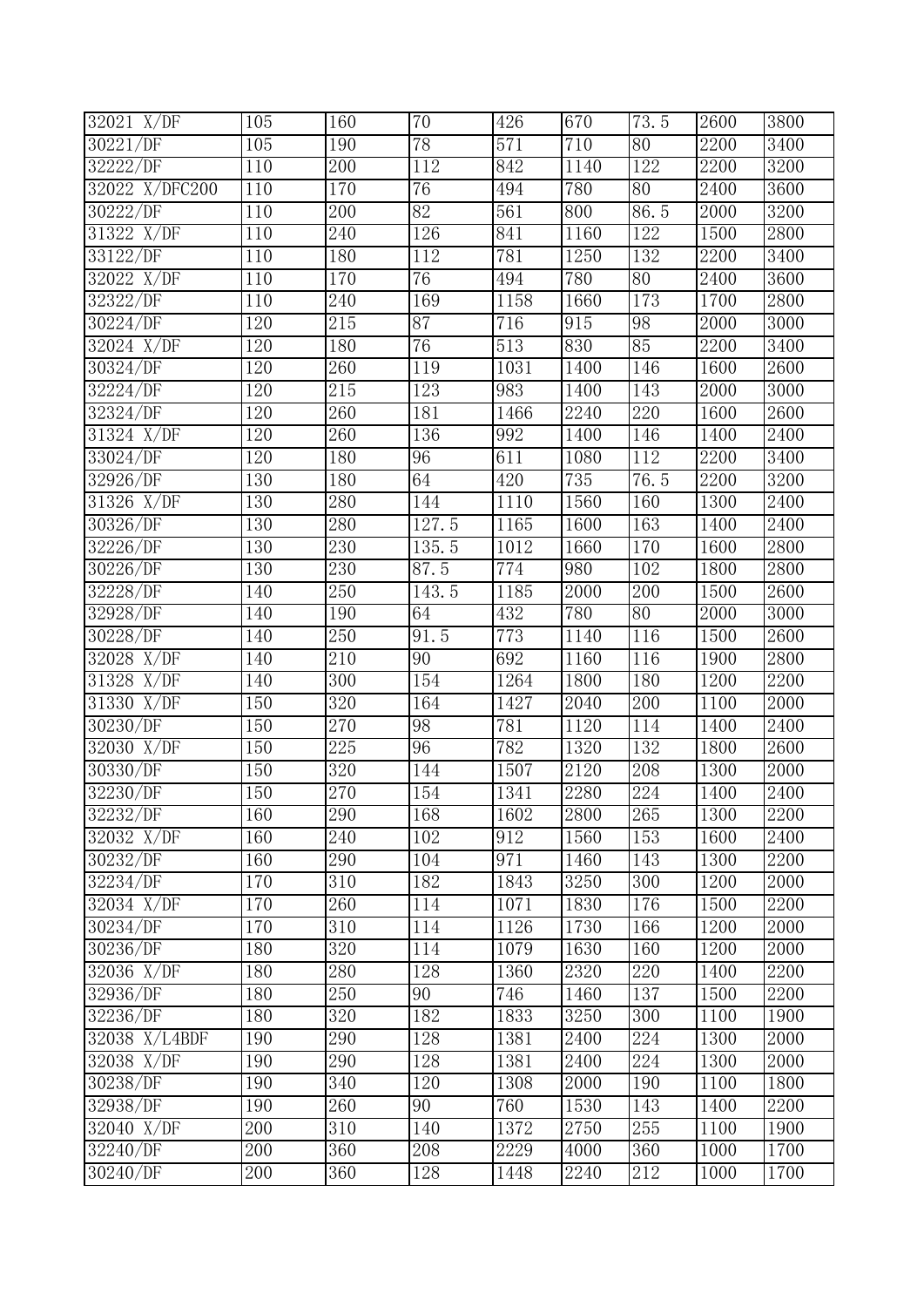| 30244/DF              | 220              | 400             | 144              | 1816 | 2800             | 255               | 950  | 1600 |
|-----------------------|------------------|-----------------|------------------|------|------------------|-------------------|------|------|
| 32244/DF              | 220              | 400             | 228              | 2949 | 5400             | 465               | 900  | 1500 |
| 32044 X/DF            | 220              | 340             | 152              | 1637 | 3350             | 300               | 1000 | 1700 |
| 32944/DF              | 220              | 300             | 102              | 1030 | 2000             | 183               | 1200 | 1900 |
| 32248/DF              | 240              | 440             | 254              | 3289 | 6700             | 540               | 800  | 1300 |
| $32948/\overline{DF}$ | 240              | 320             | 102              | 1069 | 2160             | 193               | 1200 | 1700 |
| 32048 X/DF            | 240              | 360             | 152              | 1695 | 3550             | 315               | 950  | 1600 |
| 32252/DF              | 260              | 480             | 274              | 4013 | 7350             | 600               | 750  | 1200 |
| 32052 X/DF            | 260              | 400             | 174              | 2127 | 4400             | 380               | 850  | 1400 |
| $32056$ X/DF          | 280              | 420             | 174              | 2208 | 4750             | 400               | 800  | 1300 |
| 32256/DF              | 280              | 500             | $\overline{274}$ | 2410 | 7800             | 620               | 700  | 1200 |
| 32260/DF              | $\overline{300}$ | 540             | 280              | 2935 | 9500             | 735               | 630  | 1100 |
| 32060 X/DF            | 300              | 460             | 200              | 2818 | 6000             | 490               | 750  | 1200 |
| 32064 X/DF            | 320              | 480             | 200              | 2852 | 6200             | 500               | 700  | 1100 |
| 32964/DF              | 320              | 440             | 152              | 1982 | 4650             | 390               | 750  | 1200 |
| 32968/DF              | 340              | 460             | 152              | 1995 | 4800             | 390               | 700  | 1200 |
| 32972/DF              | 360              | 480             | 152              | 2043 | 5100             | 405               | 670  | 1100 |
| 33207T64/DB           | 35               | $\overline{72}$ | 64               | 178  | 212              | 23.6              | 6300 | 9500 |
| 32008T41.5 X/DB       | 40               | 68              | 41.5             | 111  | 143              | 15.3              | 6300 | 9500 |
| 30308T72/DB           | 40               | 90              | $\overline{72}$  | 182  | 190              | $\overline{21.6}$ | 5300 | 8000 |
| 31309T62.5/DB         | 45               | 100             | 62.5             | 194  | 204              | $\overline{2}4.5$ | 4000 | 6700 |
| 32210T67.5/DB         | $\overline{50}$  | $\overline{90}$ | 67.5             | 173  | 200              | 22.8              | 4800 | 7500 |
| 32010T50 X/DB         | 50               | 80              | 50               | 129  | 176              | 19.3              | 5300 | 8000 |
| 33011T59/DB           | 55               | $\overline{90}$ | 59               | 191  | 270              | 30.5              | 4500 | 7000 |
| 33111T88/DB           | 55               | 95              | 88               | 232  | 310              | 35.5              | 4500 | 6700 |
| 30212T53/DB           | 60               | 110             | $\overline{53}$  | 207  | 228              | 26.5              | 4000 | 6000 |
| 32012T65 X/DB         | 60               | 95              | 65               | 173  | $\overline{245}$ | $\overline{27}$   | 4300 | 6700 |
| 30313T82/DB           | 65               | 140             | $\overline{82}$  | 411  | 455              | 55                | 3200 | 4800 |
| 32013T53 X/DB         | 65               | 100             | $\overline{53}$  | 176  | 255              | 28                | 4000 | 6000 |
| 33013T60/DB           | 65               | 100             | 60               | 204  | 310              | $\overline{34.5}$ | 4000 | 6300 |
| 30214T59/DB           | 70               | 125             | 59               | 267  | 310              | 36                | 3400 | 5300 |
| 30314T84/DB           | 70               | 150             | 84               | 465  | 520              | 62                | 3000 | 4500 |
| 32014T63 X/DB         | 70               | 110             | 63               | 214  | 305              | $\overline{3}4.5$ | 3800 | 5600 |
| 33014T108.8/DB        | 70               | 110             | 108.8            | 273  | 400              | 45.5              | 3800 | 5600 |
| 30215T70/DB           | 75               | 130             | $\overline{70}$  | 293  | 355              | 41.5              | 3400 | 5000 |
| 32215T78/DB           | $\overline{75}$  | 130             | $\overline{78}$  | 337  | 425              | 49                | 3200 | 5000 |
| 32216T78/DB           | 80               | 140             | 78               | 391  | 490              | 57                | 3000 | 4500 |
| 32217T87/DB           | 85               | 150             | 87               | 451  | 570              | 65.5              | 2800 | 4300 |
| 32017T66 X/DB         | 85               | 130             | 66               | 293  | 450              | 51                | 3200 | 4800 |
| 31317T133.19/DB       | 85               | 180             | 133.19           | 510  | 570              | 64                | 2200 | 3800 |
| 32317T132/DB          | 85               | 180             | 132              | 858  | 1060             | 120               | 2600 | 3800 |
| 33217T145/DB          | 85               | 150             | 145              | 606  | 850              | 96.5              | 2800 | 4300 |
| 33118T104/DB          | 90               | 150             | 104              | 532  | 780              | 85                | 2800 | 4300 |
| 32219T105/DB          | 95               | 170             | 105              | 597  | 780              | 86.5              | 2600 | 3800 |
| 33220T135/DB          | 100              | 180             | 135              | 912  | 1320             | 140               | 2400 | 3600 |
| 33020T88/DB           | 100              | 150             | 88               | 477  | 765              | 83                | 2800 | 4000 |
| 32220T107/DB          | 100              | 180             | 107              | 668  | 880              | 96.5              | 2400 | 3600 |
| 30220T100/DB          | 100              | 180             | 100              | 521  | 640              | 72                | 2400 | 3600 |